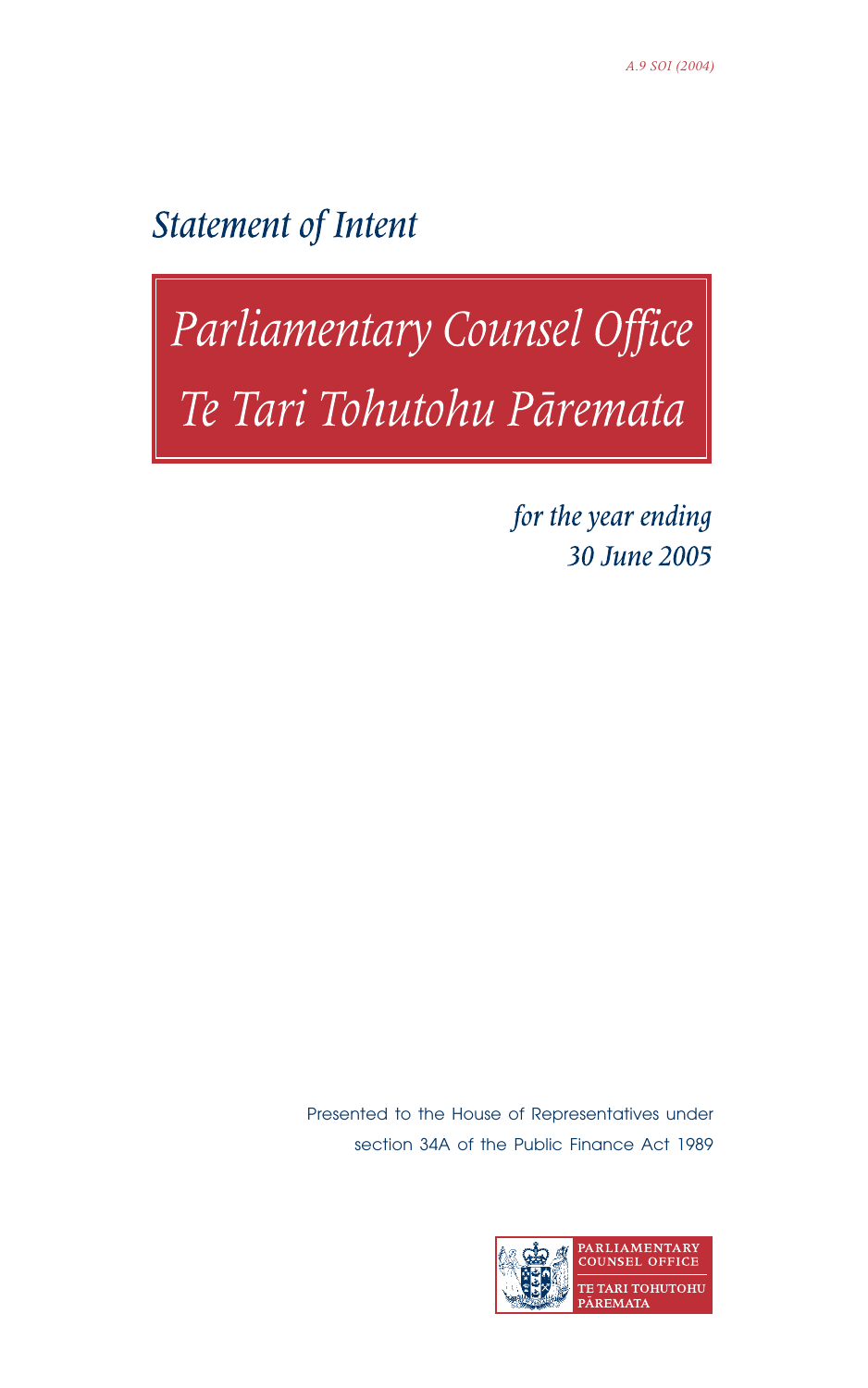Published by the Parliamentary Counsel Office PO Box 18 070 Wellington 2004

ISSN 1174–3484

Designed by Matrix Typography Ltd

Printed by City Print Communications Ltd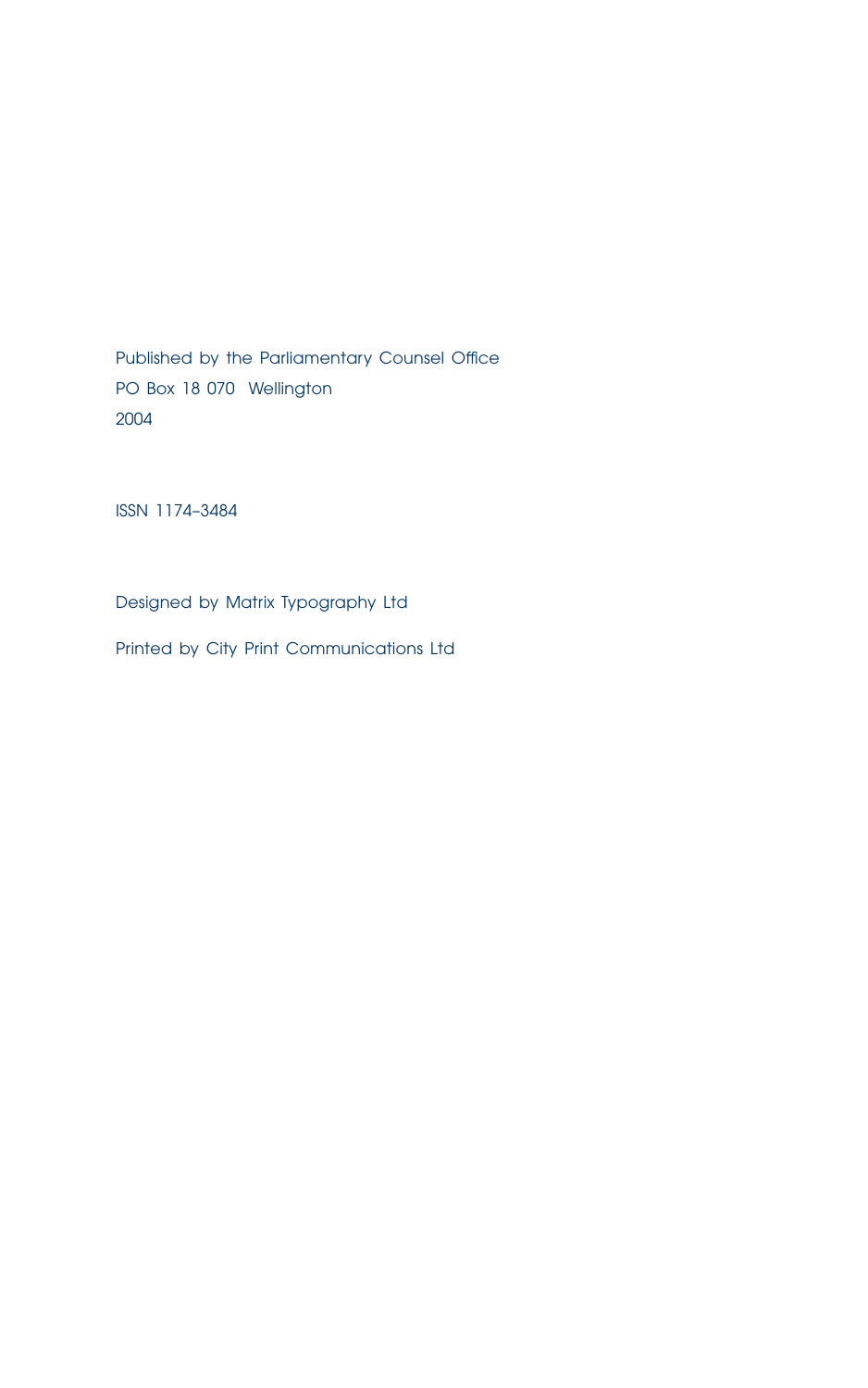# *Contents*

| Declaration by the Responsible Minister and |
|---------------------------------------------|
|---------------------------------------------|

|                                                                                  | (4)         |
|----------------------------------------------------------------------------------|-------------|
|                                                                                  | (5)         |
|                                                                                  | (5)         |
|                                                                                  | $\Omega(s)$ |
| 1-Best Practice Legislative Drafting Services __________________________________ |             |
| 2—Ready Access to New Zealand Legislation $\sqrt{10}$                            |             |
|                                                                                  |             |
|                                                                                  | (14)        |
|                                                                                  | (16)        |
| Output Performance (8)                                                           |             |
|                                                                                  |             |
|                                                                                  |             |
|                                                                                  |             |
|                                                                                  |             |
|                                                                                  |             |
|                                                                                  |             |
|                                                                                  |             |
| <b>Appendices</b> 36                                                             |             |
| 1                                                                                |             |
| 2                                                                                | -38)        |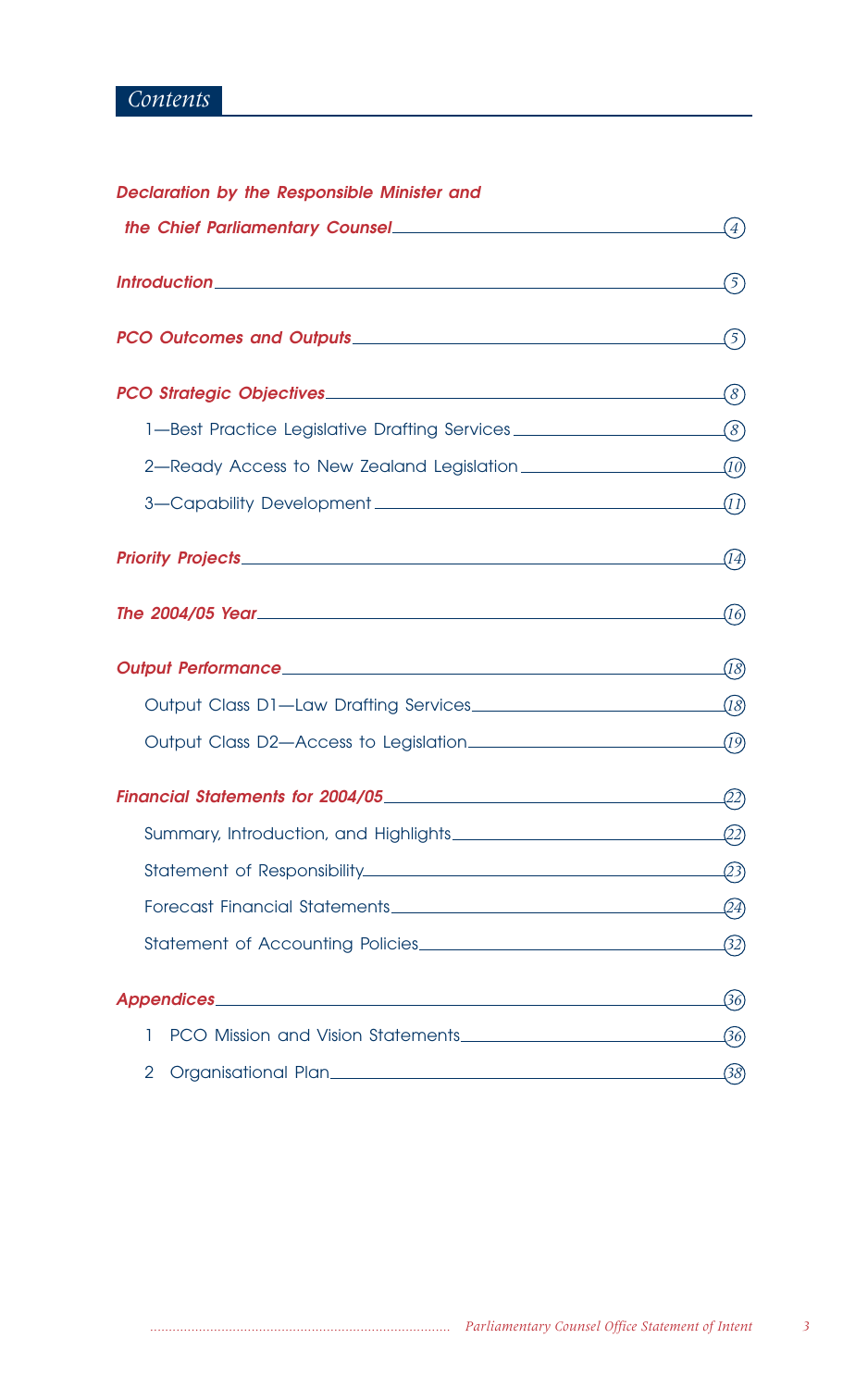# *Declaration by the Responsible Minister and the Chief Parliamentary Counsel*

This Statement of Intent outlines the outcomes to which the work of the Parliamentary Counsel Office (PCO) contributes, describes the outputs of the PCO, and includes the strategic objectives of the PCO. Each of these objectives links to and contributes to the outputs. The projects proposed for the next 3 years to support the objectives are listed. These projects relate primarily to—

- the PCO's capability to draft the legislation required by the **Government**
- ensuring continuous improvement in the quality of law drafting services
- improving public access to legislation.

The Statement of Intent meets the requirements of the Public Finance Act 1989. It includes a statement of service performance for each class of output, and the forecast financial statements of the PCO for the 2004/05 year. Retrospective reporting against the Statement of Intent will be provided in the Annual Report of the PCO.

Signed Signed Signed Signed Signed Signed Signed Signed Signed Signed Signed Signed Signed Signed Signed Signed Signed Signed Signed Signed Signed Signed Signed Signed Signed Signed Signed Signed Signed Signed Signed Signe

Hon Margaret Wilson George Tanner QC Date: 10 May 2004 Date: 10 May 2004

Attorney-General Chief Parliamentary Counsel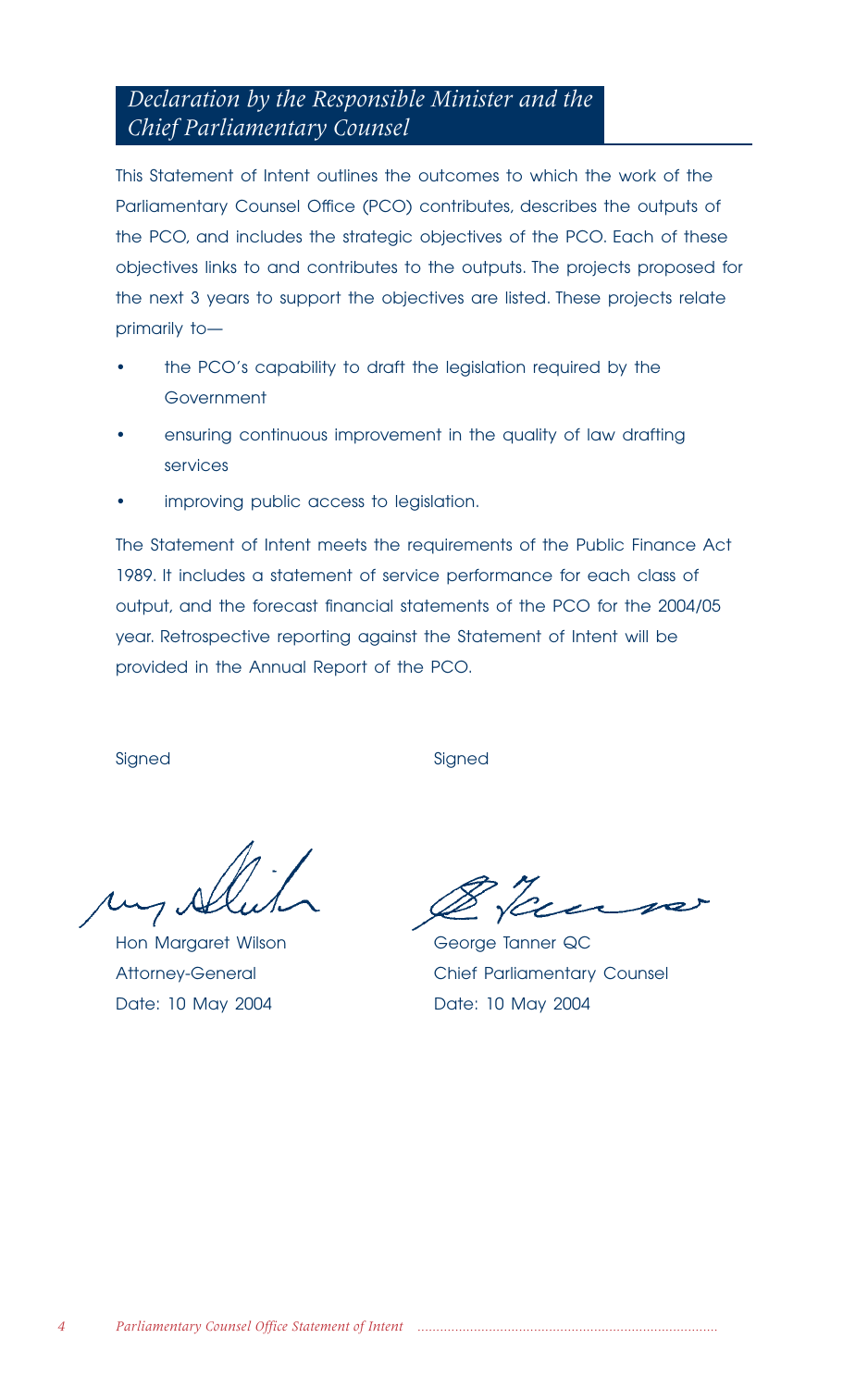## *Introduction*

The Parliamentary Counsel Office (PCO) is constituted as a separate Office of Parliament by the Statutes Drafting and Compilation Act 1920. The PCO is, in accordance with that Act, under the control of the Attorney-General or, if there is no Attorney-General, the Prime Minister. The PCO is not part of the Public Service proper and is not under the control of the State Services Commission.

Under the Statutes Drafting and Compilation Act 1920, the PCO is responsible for the drafting of Government Bills and Statutory Regulations. The drafting of Bills includes drafting amendments required by select committees and by Ministers at the committee of the whole House stage.

The PCO also examines and reports on local Bills and private Bills. This involves providing drafting advice and assistance (including the preparation of draft Bills) to the promoters and their legal advisers.

The PCO is also required to compile reprints of Acts and Statutory Regulations with their amendments incorporated.

Under the Acts and Regulations Publication Act 1989, the PCO is responsible for the publication of Acts of Parliament (including reprinted Acts), Statutory Regulations (including reprinted Statutory Regulations), and the annual bound volumes of Statutes and Statutory Regulations.

The PCO also publishes the annual Tables of New Zealand Acts and Ordinances and Statutory Regulations in Force and 4 interim indexes to the Statutory Regulations for each year.

## *PCO Outcomes and Outputs*

#### **Parliamentary Counsel Office outcomes**

In New Zealand, parliamentary democracy based on the rule of law is the outcome of many different factors and influences. The institutions of Parliament, the executive, and an independent judiciary existing within the framework of New Zealand's constitutional law and conventions are central to that outcome. So too is respect for and adherence to the rule of law in its widest sense. The drafting of New Zealand's laws and the making of those laws accessible to the citizen also contribute to the outcome.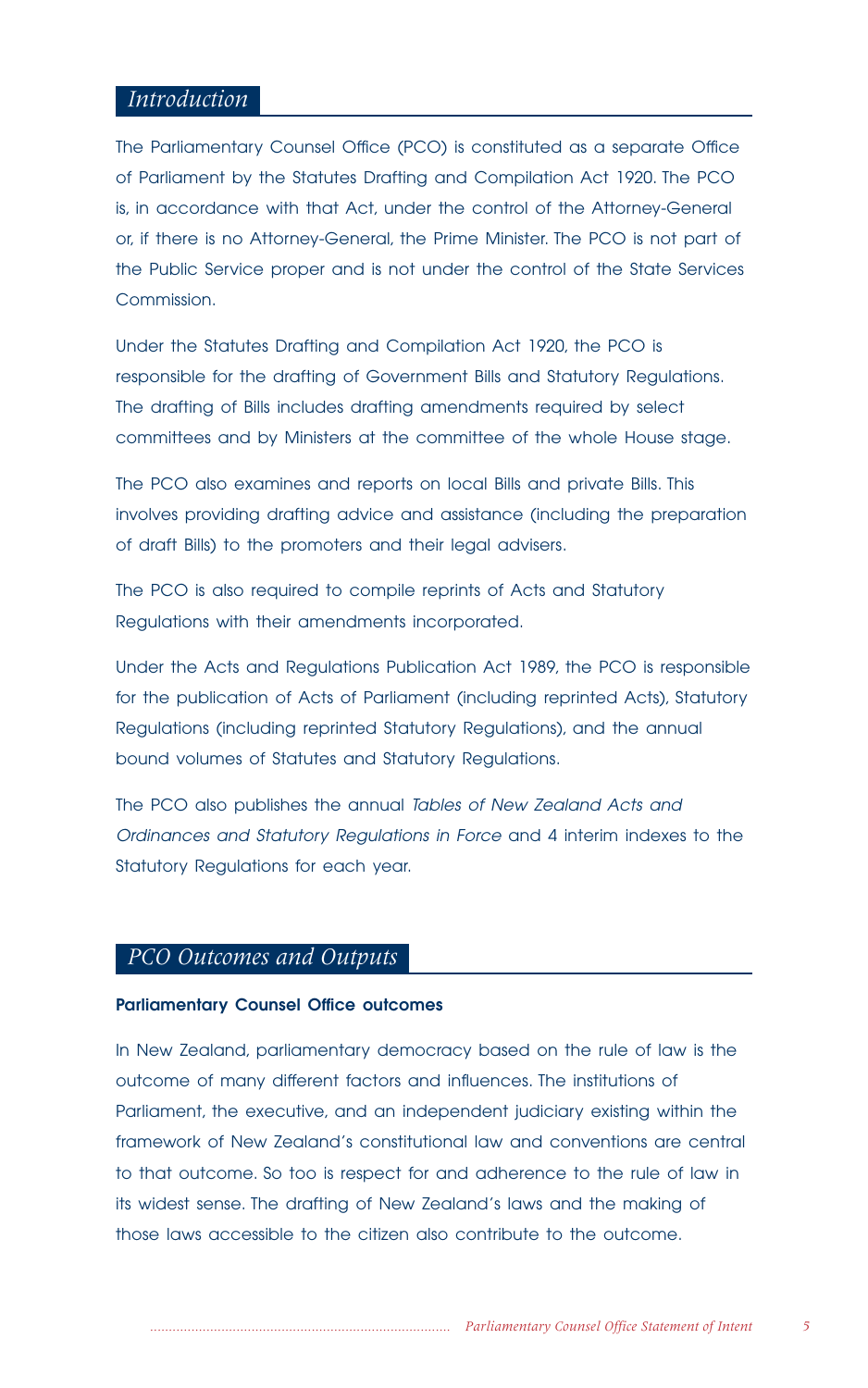Under New Zealand's constitutional arrangements, Parliament has supreme law-making power. It exercises that power by passing Acts of Parliament. It also has the power to delegate law-making powers to the executive. It exercises that power by conferring on the executive in the statutes that it enacts the power to make regulations and other types of legislative instrument. In this context, the term executive includes the Governor-General in Council, Ministers of the Crown, and other individuals and agencies who are authorised to exercise delegated law-making powers.

In a modern State committed to upholding the rule of law, it is an overarching objective that legislation enacted by Parliament and made by the executive reflects the fundamental concepts inherent in the rule of law, is based on legal principle, is effective and clear, and is accessible to those to whom it applies.

Parliament has, through the New Zealand Bill of Rights Act 1990, enacted legislation that recognises the importance of ensuring that legislation embodies these principles. Parliament also scrutinises legislation made by the executive to ensure that it conforms with standards laid down by Parliament for principled law-making. As well, the Courts may also review delegated legislation to ensure that it is validly made and apply wellestablished tests to determine questions relating to validity that come before them. Furthermore, it is a cornerstone of parliamentary democracy under the rule of law that for the citizens to comply with the law they must know what the law is.

It is also a basic constitutional principle that the role of the Courts is to interpret the meaning of legislation. In doing so, the Courts apply common law principles of fundamental importance developed to protect the values of freedom and justice inherent in the rule of law.

The PCO contributes to parliamentary democracy under the rule of law by supporting Parliament and the executive in their law-making roles, and contributes to the Government's objectives by—

- drafting changes in the law that are necessary to implement Government policies
- making the law accessible to the public.

The PCO drafts Bills placed before Parliament by Ministers of the Crown, and in some cases by Members of Parliament, for Parliament's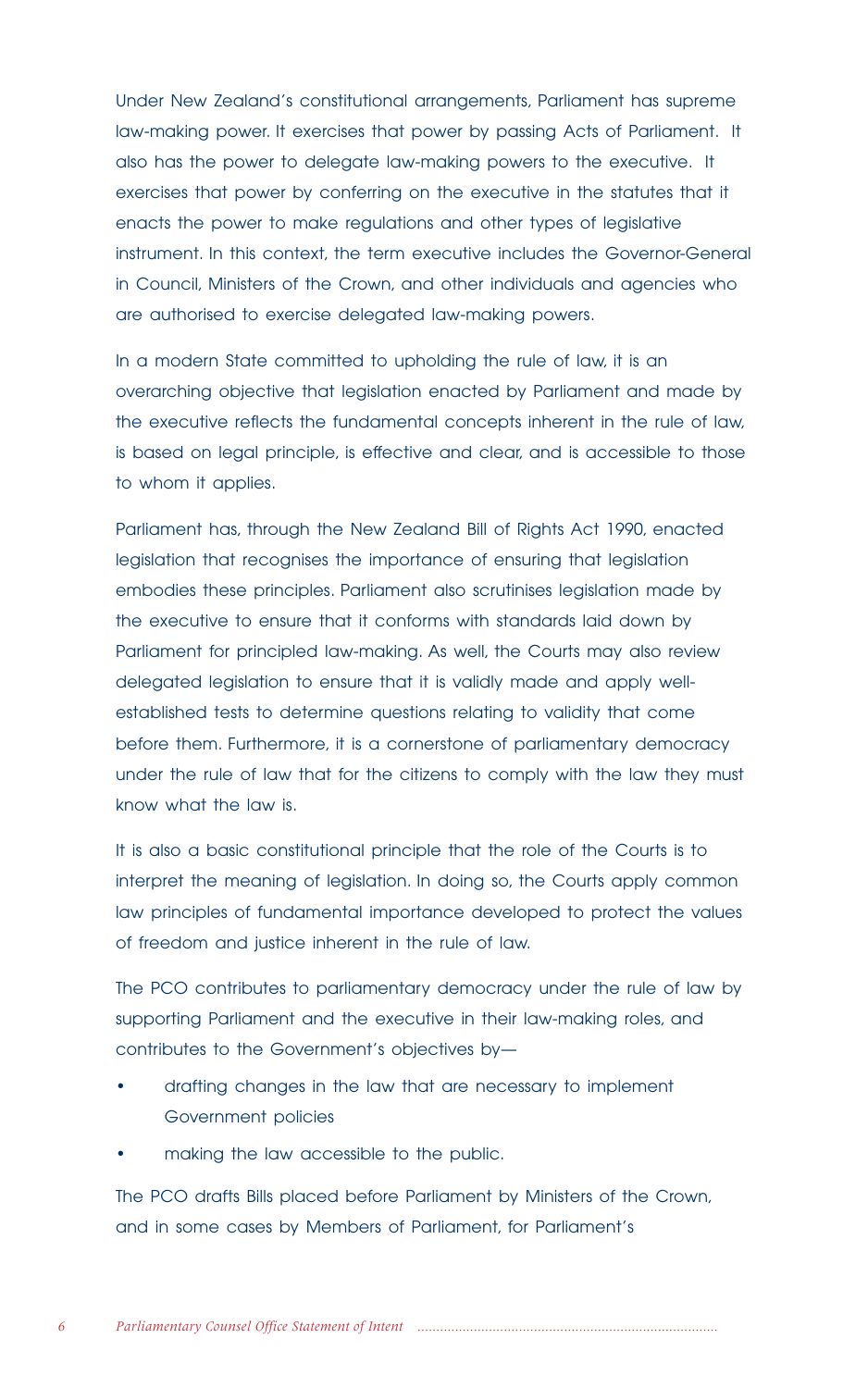consideration. It also drafts amendments to those Bills for Parliament's consideration. The PCO also drafts regulations and other legislative instruments to be made by the executive if it thinks fit. Another way in which the PCO supports Parliament and the executive in their law-making functions is in making legislation available to the citizens of New Zealand, both individual and corporate.

The PCO tries to ensure, so far as it can, that the statutes that Parliament enacts and the delegated legislation made by the executive—

- comply with the rights and freedoms guaranteed by New Zealand's Bill of Rights and the Human Rights Act 1993; and
- are consistent with New Zealand's obligations under international law and the Treaty of Waitangi; and
- are based on legal principle; and
- are clear and effective in implementing the policies embodied in them; and
- in the case of delegated legislation, will withstand challenge in the Courts.

And by making legislation available to the public, the PCO performs the equally important function of ensuring that the law is accessible to those who may benefit from it and those who must obey it.

## **Parliamentary Counsel Office outputs**

The PCO has 2 output classes that contribute to these outcomes—

- Law Drafting Services
- Access to Legislation.

Under the output class Law Drafting Services, the PCO—

- drafts Government Bills (including amendments) and Statutory **Regulations**
- examines and reports on local Bills and private Bills and drafts amendments to them.

Under the output class Access to Legislation, the PCO—

• supplies printed copies of Government Bills and Government Supplementary Order Papers to the House and, on a selective basis, copies of Acts with their proposed amendments incorporated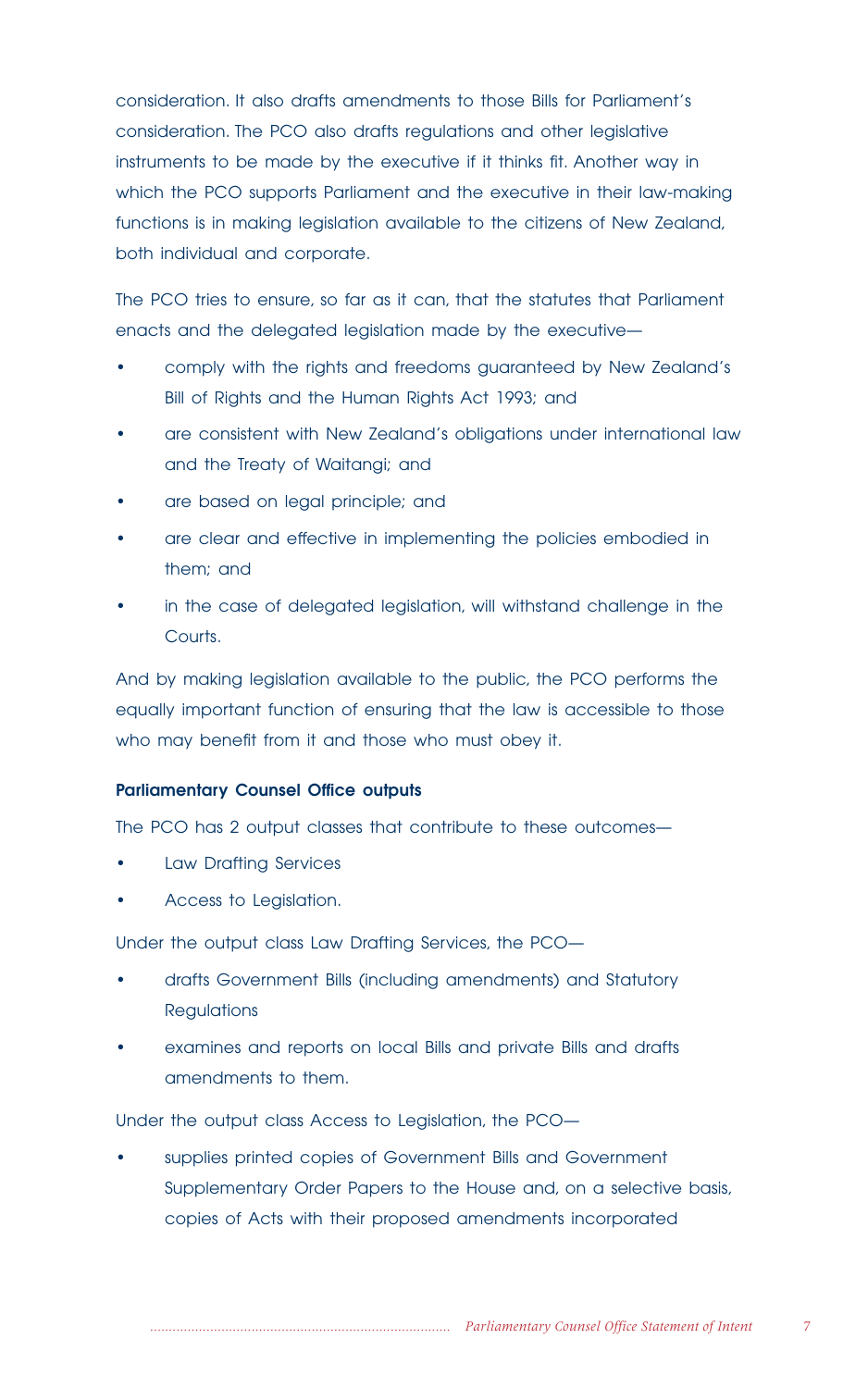- publishes printed copies of Bills and Supplementary Order Papers, pamphlet copies of Acts and Statutory Regulations, and annual volumes of Acts and Statutory Regulations
- compiles reprints of Acts and Statutory Regulations with their amendments incorporated and publishes them
- provides the above for sale at designated bookshops and by subscription
- publishes the Tables of New Zealand Acts and Ordinances and Statutory Regulations in Force in printed form, and in electronic form on the Internet free of charge
- provides free public access via the Internet to an electronic database of legislation, including Bills and Supplementary Order Papers, and maintains the electronic database of legislation in an upto-date form.

# *PCO Strategic Objectives*

The PCO has 3 key strategic objectives, each of which links to and contributes to the outputs described above. The strategic objectives are—

- Best practice legislative drafting services
- Ready access to New Zealand legislation
- Capability development.

The Statement of Intent describes the goals of each strategic objective, identifies the issues arising under them, and lists strategies for addressing those issues.

## **Strategic objective 1—Best practice legislative drafting services**

#### **Goal**

Provide high quality legislative drafting services

| <b>Issues</b>                                                                                                              | <b>Strategies</b>                                                                           |
|----------------------------------------------------------------------------------------------------------------------------|---------------------------------------------------------------------------------------------|
| • Ensuring high quality legislation that<br>gives effect to Government policies in<br>an environment that is demand driven | • use clear and simple drafting styles                                                      |
|                                                                                                                            | • adopt consistent approaches to<br>formatting of legislation and drafting<br><i>issues</i> |
|                                                                                                                            | • maintain and enhance training,<br>supervision, and peer review systems                    |
|                                                                                                                            | • maintain and enhance editorial<br>services                                                |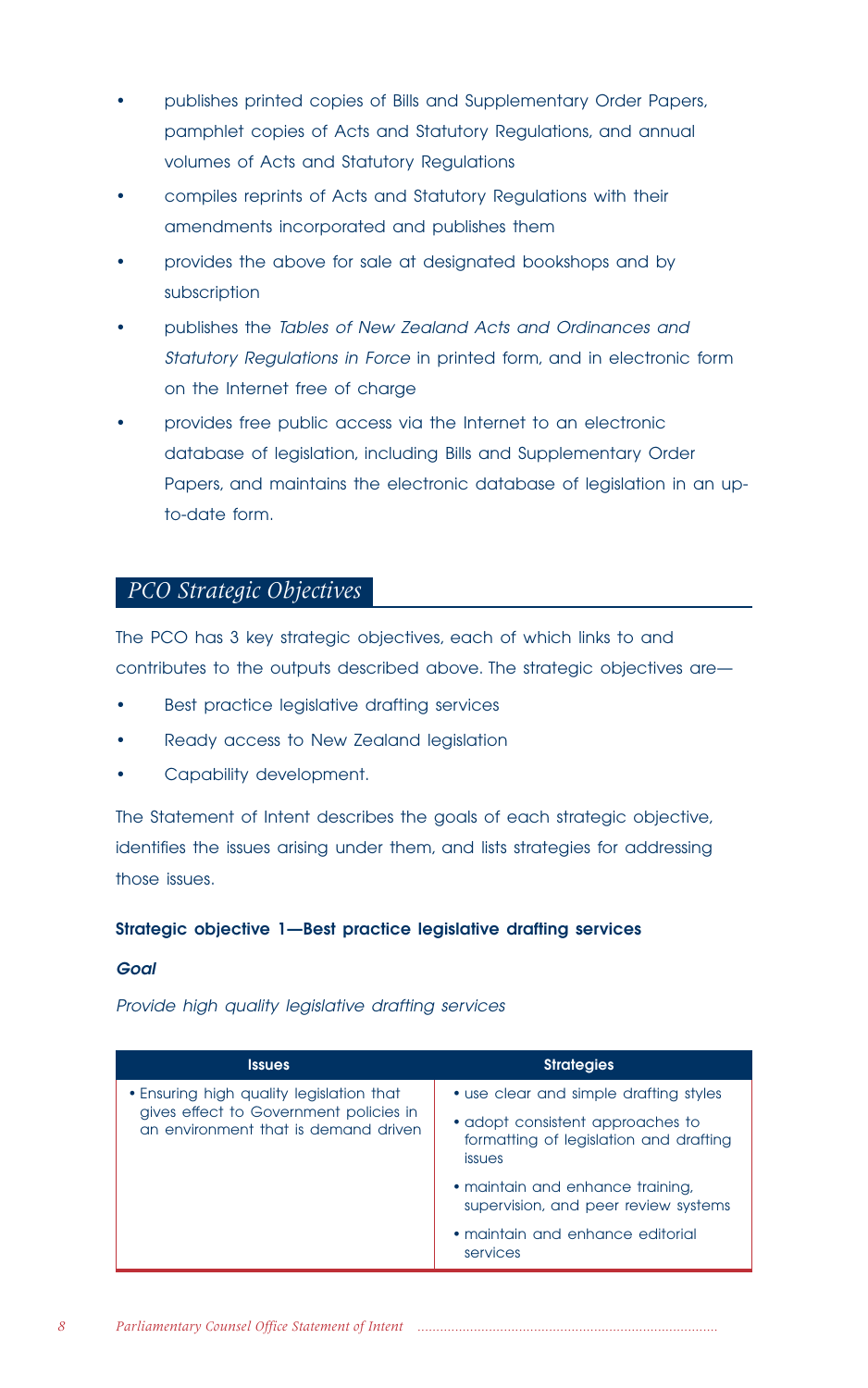| <b>Issues</b>                                                                                                        | <b>Strategies</b>                                                                                                                  |
|----------------------------------------------------------------------------------------------------------------------|------------------------------------------------------------------------------------------------------------------------------------|
|                                                                                                                      | • provide team drafting for large or<br>other appropriate drafting projects                                                        |
|                                                                                                                      | • provide professional advice to assist in<br>the development of policy objectives                                                 |
|                                                                                                                      | • provide professional advice on the<br>application of legislative principles<br>and good drafting practice                        |
|                                                                                                                      | • raise awareness and knowledge of<br>legislative principles and good<br>drafting practice                                         |
|                                                                                                                      | • recruit and retain sufficient specialist<br>staff                                                                                |
| • Continually improving the quality and<br>timeliness of legislative drafting<br>services in an environment where    | • maintain, regularly review, and update<br>the PCO Drafting Manual and Style<br>Guide                                             |
| there are peaks and troughs in<br>demand for drafting services                                                       | • implement effective and efficient<br>processes, including for example<br>identifying clients' needs and<br>achievable timetables |
| • Increasing awareness of judicial trends<br>and legal knowledge in an                                               | • encourage staff to attend relevant<br>courses, seminars, etc.                                                                    |
| environment of increasing legal<br>complexity and uncertainty, including                                             | • provide study leave                                                                                                              |
| Treaty of Waitangi issues                                                                                            | • provide in-house seminars                                                                                                        |
| • Meeting public demands for clearer<br>and simpler drafting while maintaining                                       | • consult and improve contact with<br>drafting offices in other jurisdictions                                                      |
| legal effectiveness and a low rate of<br>error                                                                       | • maintain and enhance rigorous<br>quality control systems                                                                         |
| . Responding to a loss of institutional<br>and specialist knowledge in the<br>public sector, which is reflected in a | • provide relevant publications and<br>advice and run courses for<br>departmental instructors                                      |
| variable quality of the instructions<br>received by PCO                                                              | • revise and reissue the Guide to<br>Working with the PCO                                                                          |
|                                                                                                                      | • issue the PCO newsletter at regular<br>intervals                                                                                 |
| • Providing drafting assistance to the<br>Law Commission                                                             | • programme this work so that it can<br>be progressed without compromising<br>other commitments                                    |
| • Providing legislative drafting advice to<br><b>Pacific Island States</b>                                           | • participate in Ministry of Foreign<br>Affairs and Trade mentoring scheme                                                         |
|                                                                                                                      | • facilitate (where practicable) the<br>secondment of Pacific Islands staff to<br>the PCO or of PCO staff to Pacific<br>Islands    |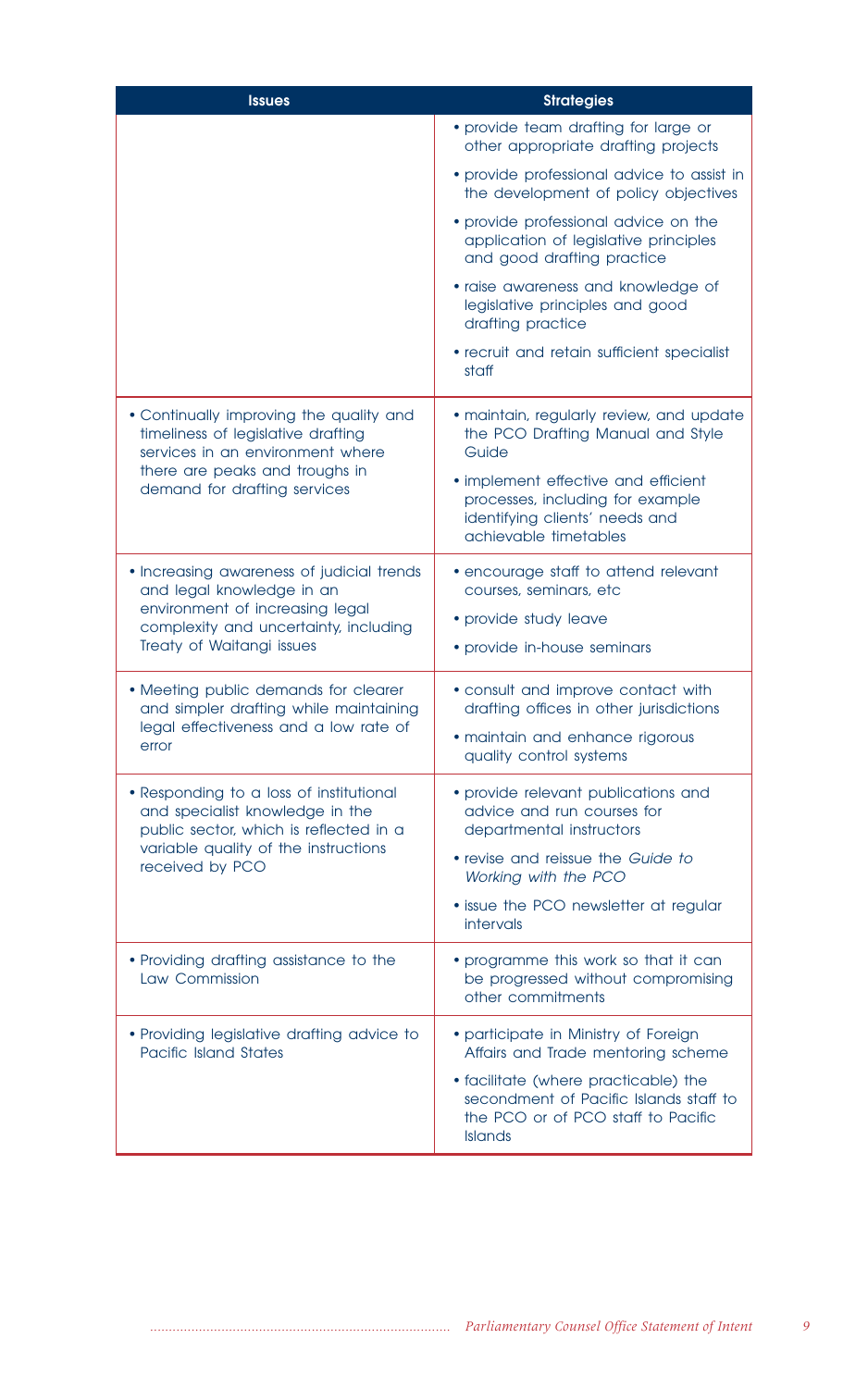## **Strategic objective 2—Ready access to New Zealand legislation**

## **Goal**

Ensure New Zealand legislation (including Bills) is readily accessible to the public in a timely, accurate, and authoritative form

| <b>Issues</b>                                                                                                                                                | <b>Strategies</b>                                                                                                                                                                              |  |  |
|--------------------------------------------------------------------------------------------------------------------------------------------------------------|------------------------------------------------------------------------------------------------------------------------------------------------------------------------------------------------|--|--|
| • Successfully completing the Public<br>Access to Legislation (PAL) Project,                                                                                 | • effective management of the<br>contract with Unisys                                                                                                                                          |  |  |
| and ensuring that the new systems<br>and processes introduced as part of<br>the Project are successfully bedded in                                           | • successful resolution of outstanding<br>technical and commercial issues                                                                                                                      |  |  |
|                                                                                                                                                              | • ongoing training and support to PCO<br>staff                                                                                                                                                 |  |  |
|                                                                                                                                                              | • regular review of systems and<br>processes                                                                                                                                                   |  |  |
|                                                                                                                                                              | • ongoing refinement and<br>enhancement of new systems and<br>processes                                                                                                                        |  |  |
|                                                                                                                                                              | · ongoing communication with other<br>agencies involved: Office of the Clerk,<br>Inland Revenue Department (IRD)                                                                               |  |  |
|                                                                                                                                                              | • seek regular feedback from users of<br>legislation                                                                                                                                           |  |  |
|                                                                                                                                                              | · effective consultation on annual<br>reprints programme                                                                                                                                       |  |  |
| · Providing an authoritative, official<br>electronic database of New Zealand<br>legislation <sup>1</sup>                                                     | . implement an effective and efficient<br>officialisation programme so that the<br>PCO database can be made official<br>as soon as possible                                                    |  |  |
| • Giving official status to the electronic<br>database of legislation <sup>1</sup>                                                                           | • promote amendments to the Acts<br>and Regulations Publication Act 1989,<br>to confer official status on the<br>database                                                                      |  |  |
| • Responding in an adequate and<br>timely way to increased public<br>interest in legislation, the legislative<br>process, and the PCO, including             | · establish and maintain effective<br>procedures for providing responses to<br>queries or transferring queries to the<br>appropriate agency for response                                       |  |  |
| questions and comments on the<br>legislative database and the<br>legislation website                                                                         | · maintain and keep under review<br>useful information in the form of<br>frequently asked questions (FAQs)<br>about legislation, the legislative<br>process, and the PCO on the PCO<br>website |  |  |
| · Maintaining and enhancing effective<br>procedures for making legislative data<br>available to legal publishers and<br>other relevant agencies <sup>1</sup> | · establish regular and ongoing<br>communication with legal publishers                                                                                                                         |  |  |
| • Facilitating use by legal publishers of<br>PCO legislative data <sup>1</sup>                                                                               |                                                                                                                                                                                                |  |  |

<sup>1</sup> Contingent on completion of the PAL Project.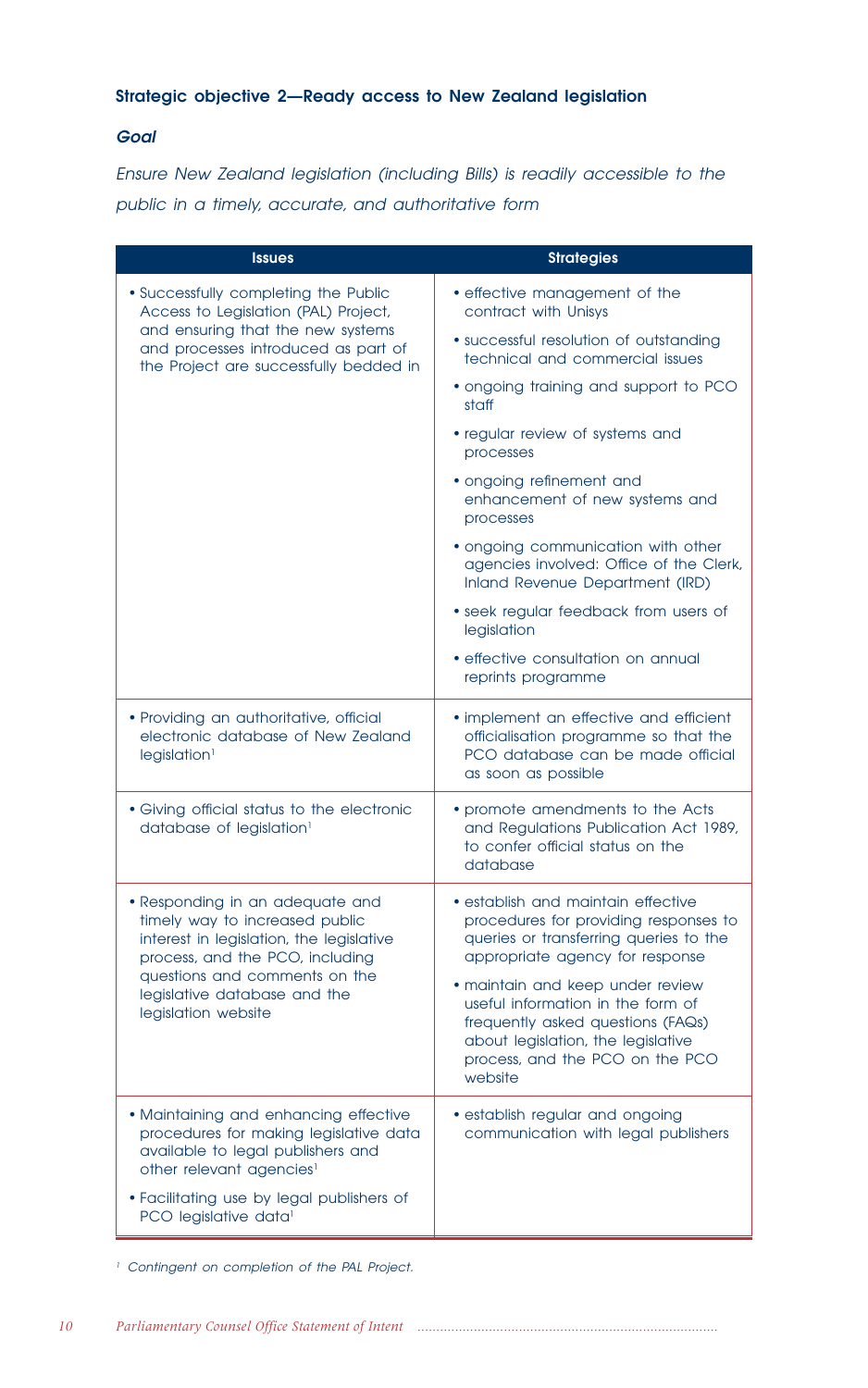| <b>Issues</b>                                                                                                                                                                        | <b>Strategies</b>                                                                                                                                                                             |
|--------------------------------------------------------------------------------------------------------------------------------------------------------------------------------------|-----------------------------------------------------------------------------------------------------------------------------------------------------------------------------------------------|
| • Maintaining and enhancing access to<br>legislative material and information<br>about the PCO through the<br>Government web portal                                                  | • implement procedures for populating<br>legacy legislative data (purchased<br>from Brookers) with FONZ (Functions of<br>New Zealand) and SONZ (Subjects of<br>New Zealand) thesauri metadata |
| • Keeping up-to-date with<br>developments in other jurisdictions<br>relating to access to legislation<br>• Sharing knowledge and experience<br>with other agencies and jurisdictions | • maintain contact with other<br>jurisdictions and relevant organisations<br>(AustLII, CanLII, BAILII, etc) through<br>visits, attendance at conferences, etc.                                |
| • Responding to demands for better<br>access to other legislative material<br>(especially deemed regulations)                                                                        | • maintain list of deemed regulations<br>on the PCO website<br>• encourage other agencies to provide<br>updates of material                                                                   |
| • Participating in relevant<br>e-Government initiatives                                                                                                                              | • liaise with the State Services<br>Commission e-Government Unit                                                                                                                              |

## **Strategic objective 3—Capability development**

## **The goals of this objective are—**

- the core capabilities of the PCO, including the management capability of staff, are maintained and enhanced
- a challenging and rewarding work environment is provided
- the whole of office dynamic is enhanced
- the PCO has effective and well documented workplace policies, practices, and procedures
- the PCO has workplace policies, practices, and procedures that take account of the family responsibilities of staff
- technology is used effectively
- internal and external communication is improved
- the PCO complies with its legislative obligations.

## **Implementation of the PAL Project means—**

- the PCO is amongst New Zealand's largest publishers, publishing online and in print
- the staff increases to over 70, in 3 work areas: drafting, access, and support services
- there is a more immediate relationship with the users of legislation through the website and a higher number of enquiries are expected from the general public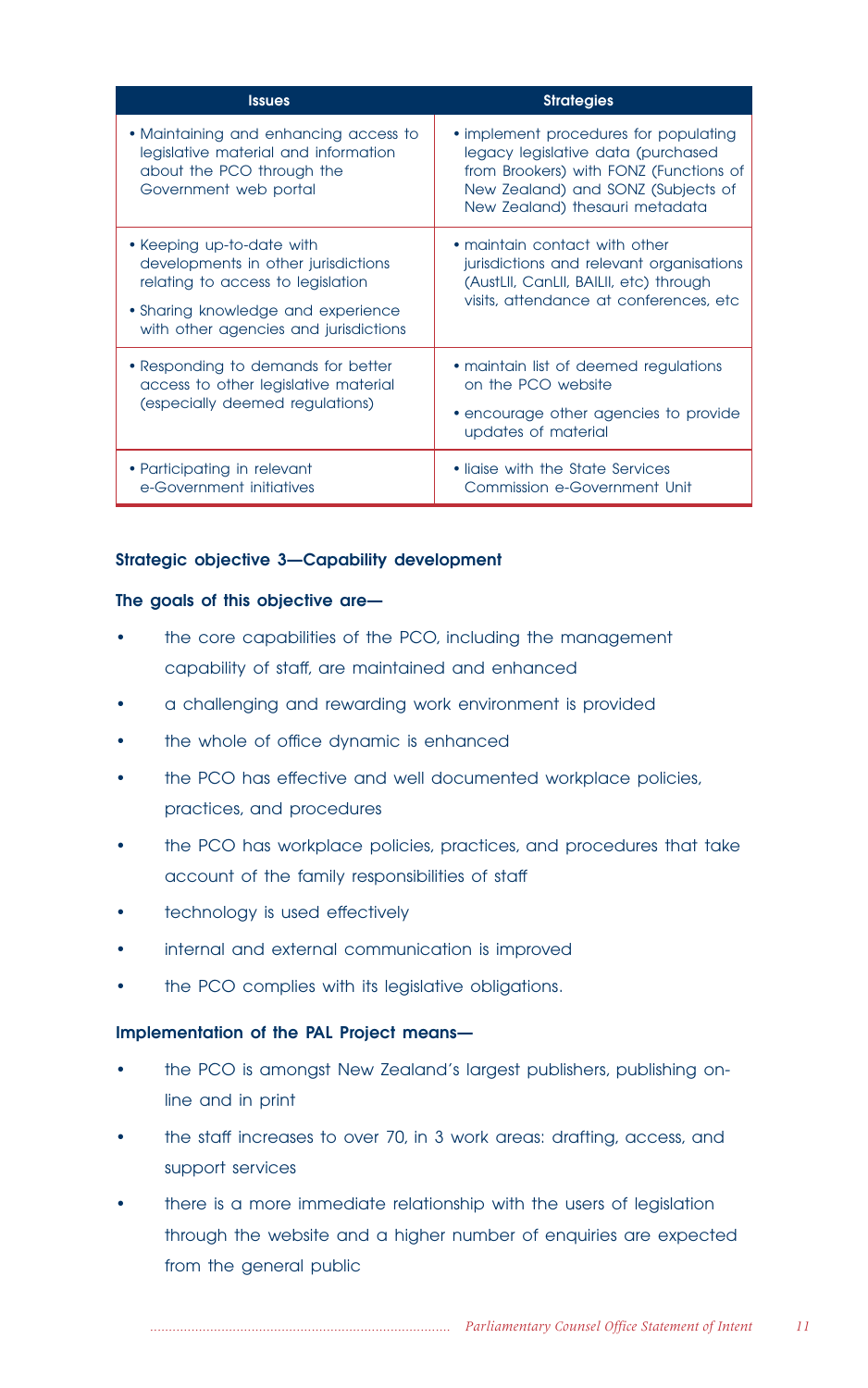- there is a closer working relationship with the Office of the Clerk, other parliamentary agencies, and the Tax Drafting Unit of the IRD
- technology is an essential tool for all work at the PCO
- the PCO's network has grown to include a virtual private network (VPN) to several other organisations.

## **Issues**

- recruitment of specialist staff
- retention of specialist staff
- management training and development
- change management
- maintenance of effective external and internal relationships and communication
- ensuring consistency of practice across a larger organisation
- keeping up with developments in technology and best practice information management.

| <b>Issues</b>                     | <b>Strategies</b>                                                                                                                               |  |
|-----------------------------------|-------------------------------------------------------------------------------------------------------------------------------------------------|--|
| • Recruitment of specialist staff | • continue to seek out the best<br>candidates from the private and<br>public sectors                                                            |  |
|                                   | • maintain salary and conditions of<br>employment so that they are<br>competitive with both sectors                                             |  |
|                                   | · ensure best practice remuneration<br>policy and best practice in human<br>resource matters generally                                          |  |
|                                   | • set in place the regular collection<br>and analysis of best practice data                                                                     |  |
| • Retention of specialist staff   | • promote a balance between work<br>and other activities and provide<br>flexible working arrangements for staff<br>with family responsibilities |  |
|                                   | • provide for staff to take leave by<br>ensuring that staffing levels are<br>sufficient to put leave provisions into<br>practice                |  |
|                                   | • provide opportunities for staff training                                                                                                      |  |
|                                   | • provide support for staff who<br>undertake study                                                                                              |  |
| • Management training and         | • identify training needs                                                                                                                       |  |
| development                       | • provide training for drafting team<br>leaders and others in management<br>positions                                                           |  |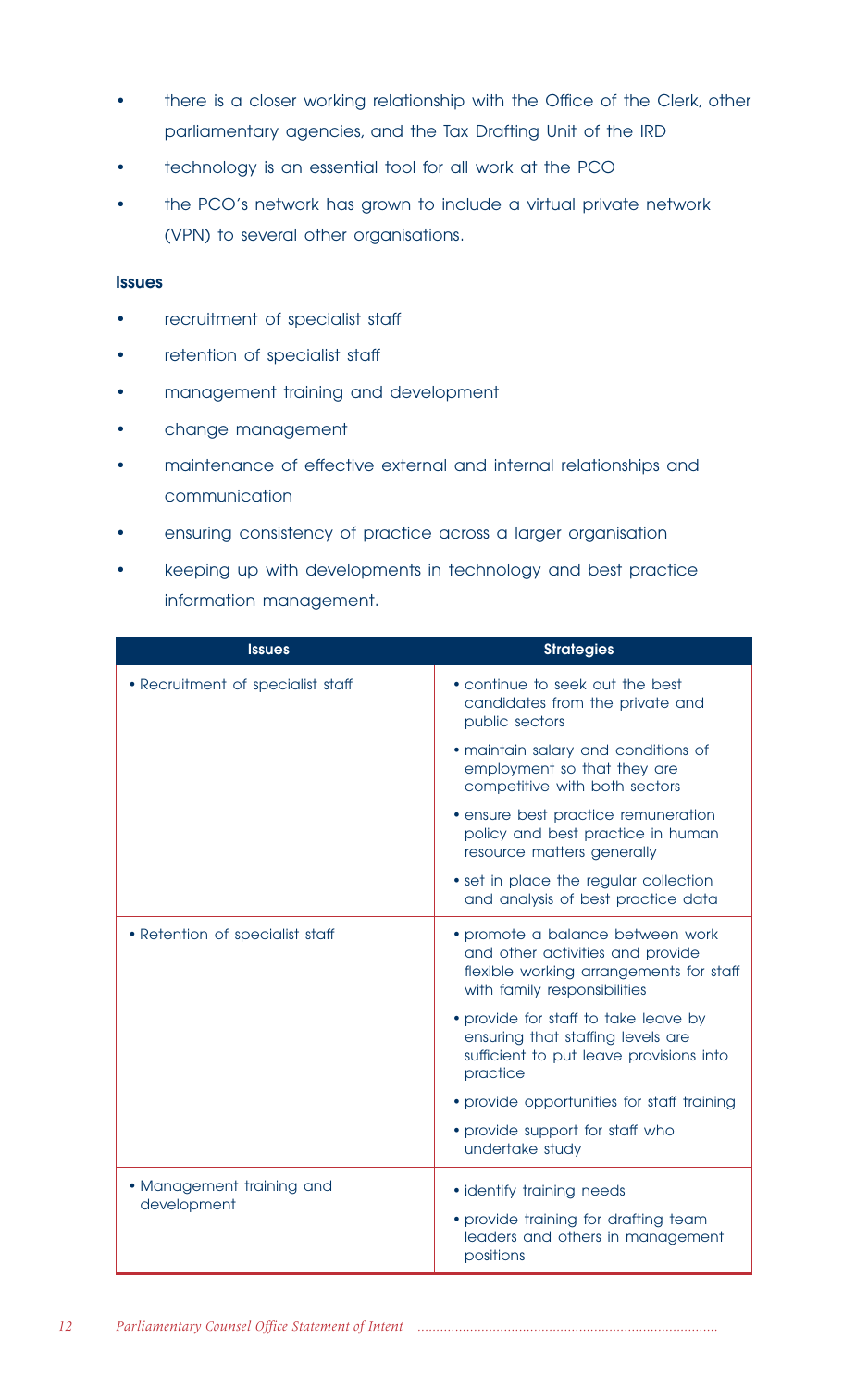| <b>Issues</b>                                              | <b>Strategies</b>                                                                                                                |  |  |
|------------------------------------------------------------|----------------------------------------------------------------------------------------------------------------------------------|--|--|
| • Change management                                        | • provide training in PCO systems that is<br>tailored to users' needs                                                            |  |  |
|                                                            | · develop an annual programme of in-<br>house training as outlined in the<br>Training and Development Policy                     |  |  |
|                                                            | • provide user-friendly documentation                                                                                            |  |  |
|                                                            | • provide ongoing support, and free-up<br>the 'super users' to help others                                                       |  |  |
|                                                            | • consider obtaining further professional<br>change management advice                                                            |  |  |
| • External and internal relationships and<br>communication | • ensure enquiries from outside PCO are<br>answered in a professional and<br>consistent manner                                   |  |  |
|                                                            | • review the publication of PCO<br>policies, manuals (paper and<br>electronic), and other internal and<br>external documentation |  |  |
|                                                            | · establish regular meetings at middle<br>management level                                                                       |  |  |
| • Consistency of standards and                             | <b>Work practice</b>                                                                                                             |  |  |
| practice                                                   | • provide appropriate documentation<br>about work practices                                                                      |  |  |
|                                                            | • develop a further programme of in-<br>house seminars                                                                           |  |  |
|                                                            | • provide opportunities to discuss best<br>practice                                                                              |  |  |
|                                                            | Management practice                                                                                                              |  |  |
|                                                            | • provide more documentation on PCO<br>policies and practice                                                                     |  |  |
| • Information systems and information                      | Information systems                                                                                                              |  |  |
| management                                                 | • make financial provision for the<br>continued development of the PAL<br>system <sup>2</sup>                                    |  |  |
|                                                            | • review resources required to support<br>information systems                                                                    |  |  |
|                                                            | Information management                                                                                                           |  |  |
|                                                            | • strengthen the PCO information<br>management team, including the<br>appointment of a records specialist                        |  |  |

<sup>2</sup> Contingent on completion of the PAL Project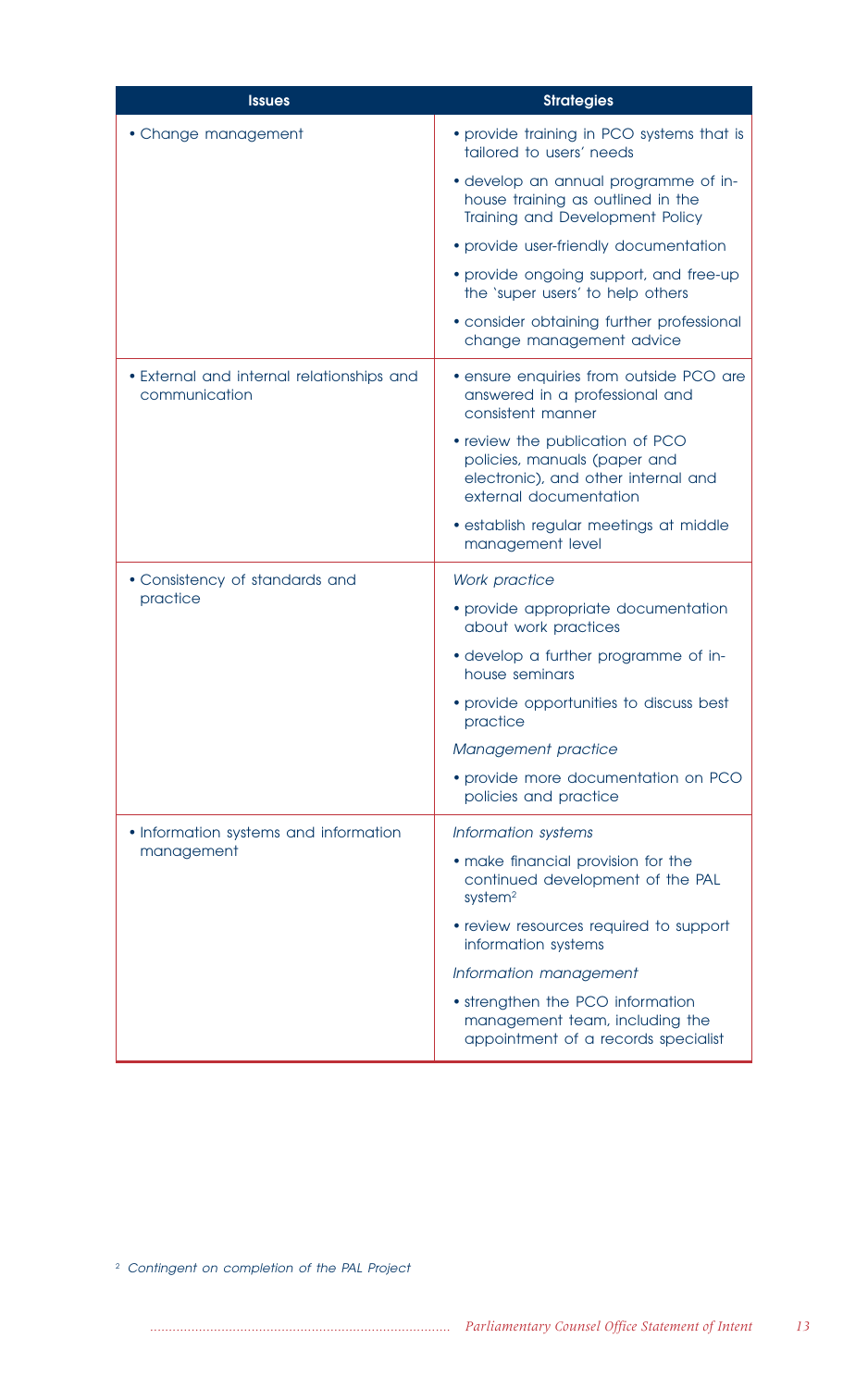## *Priority Projects*

The projects proposed for each objective over the next 3 years are set out in the table below. These projects relate primarily to—

- the PCO's capability to draft the legislation required by the Government
- ensuring continuous improvement of the quality of law drafting services
- improving public access to legislation.

## **Strategic objective 1**

|                | Project                                                                                                                                               | 2004/05<br>Year 1                                                                                                                                                              | 2005/06<br>Year <sub>2</sub>                                                                               | 2006/07<br>Year 3                                                                                   |
|----------------|-------------------------------------------------------------------------------------------------------------------------------------------------------|--------------------------------------------------------------------------------------------------------------------------------------------------------------------------------|------------------------------------------------------------------------------------------------------------|-----------------------------------------------------------------------------------------------------|
| T              | <b>PCO Drafting</b><br>Manual revision                                                                                                                | Complete current<br>revision and publish                                                                                                                                       | Revise for<br>publication on the<br>PCO website and<br>undertake<br>continuous revision                    | Publish suitably<br>amended manual<br>on the PCO<br>website and<br>undertake<br>continuous revision |
| $\overline{2}$ | Increase drafting<br>resource                                                                                                                         | Recruit and train<br>additional drafters                                                                                                                                       | Recruit and train<br>additional drafters                                                                   | Recruit and train<br>additional drafters                                                            |
| 3              | Provide guidance<br>to instructors/policy<br>advisers                                                                                                 | Develop seminar<br><b>Undertake</b><br>programme; revise<br>continuous revision<br>and reissue the<br>Guide to Working<br>with the PCO:<br>seminar<br>programme<br>operational |                                                                                                            | <b>Undertake</b><br>continuous revision                                                             |
| 4              | Ensure capability to<br>provide drafting<br>assistance to the<br>Law Commission                                                                       | Provide assistance<br>as required                                                                                                                                              | Provide assistance<br>as required                                                                          | Provide assistance<br>as required                                                                   |
| 5              | Ensure capability to<br>provide assistance<br>to Pacific Islands<br>drafting offices                                                                  | Provide assistance<br>as required                                                                                                                                              | Provide assistance<br>as required                                                                          | Provide assistance<br>as required                                                                   |
| 6              | Clear drafting                                                                                                                                        | Continually develop<br>techniques and<br>practices to make<br>NZ legislation more<br>accessible                                                                                | Continually develop<br>techniques and<br>practices to make<br>NZ legislation more<br>accessible            | Continually develop<br>techniques and<br>practices to make<br>NZ legislation<br>more accessible     |
| 7              | Consistency in<br>Complete current<br>revision of the PCO<br>drafting practice/<br>format<br>Style Guide and<br>Proofreading<br>Manual and<br>publish |                                                                                                                                                                                | Revise the Style<br>Guide for<br>publication on the<br>PCO website and<br>undertake<br>continuous revision | Publish suitably<br>amended guide on<br>the PCO website<br>and undertake<br>continuous revision     |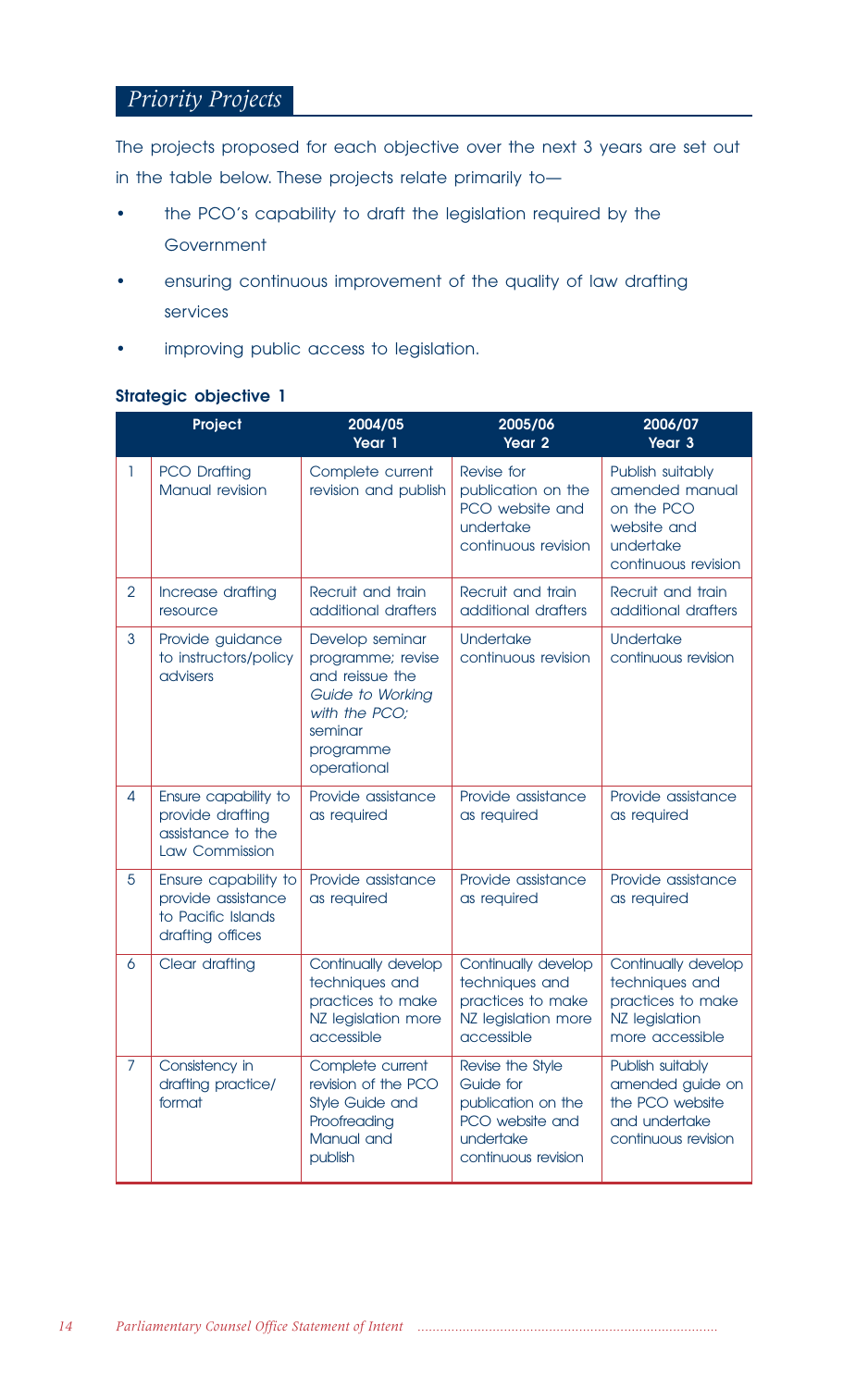## **Strategic objective 2**

|                | Project                                                                                                                                                                                                 | 2004/05<br>Year 1                 | 2005/06<br>Year 2                                                            | 2006/07<br>Year <sub>3</sub>                                                 |
|----------------|---------------------------------------------------------------------------------------------------------------------------------------------------------------------------------------------------------|-----------------------------------|------------------------------------------------------------------------------|------------------------------------------------------------------------------|
|                | <b>Establish</b><br>communication<br>with users of<br>legislation and<br>seek feedback                                                                                                                  | Develop strategy                  | Implement strategy                                                           |                                                                              |
| $\overline{2}$ | Legal publisher<br>liaison                                                                                                                                                                              | Establish group                   | Monitor<br>effectiveness of<br>group                                         |                                                                              |
| 3              | Better access to<br>other types of<br>legislation (deemed<br>regulations)                                                                                                                               |                                   | Develop strategy                                                             | Implement strategy                                                           |
| 4              | Make electronic<br>versions of<br>legislation official                                                                                                                                                  | Promote legislative<br>amendments | Amendments in<br>place                                                       |                                                                              |
| 5              | Monitor<br>Participate in<br>conferences, write<br>developments in<br>access to<br>papers/articles,<br>legislation in other<br>arrange speakers<br>jurisdictions and<br>share information/<br>knowledge |                                   | Participate in<br>conferences, write<br>papers/articles,<br>arrange speakers | Participate in<br>conferences, write<br>papers/articles,<br>arrange speakers |

# **Strategic objective 3**

|                | Project                                                                                                                                                           | 2004/05<br>Year 1                                                                   | 2005/06<br>Year <sub>2</sub> | 2006/07<br>Year 3                                                                             |  |
|----------------|-------------------------------------------------------------------------------------------------------------------------------------------------------------------|-------------------------------------------------------------------------------------|------------------------------|-----------------------------------------------------------------------------------------------|--|
| ı              | Review support<br>staff staffing levels<br>in order to support<br>both Drafting and<br>Access outputs                                                             | Complete review<br>and recruit key<br>staff                                         | Monitor<br>requirements      | Monitor<br>requirements                                                                       |  |
| $\overline{2}$ | Review practices<br>Establish working<br>and procedures for<br>group to provide<br>documenting and<br>recommendations<br>dissemination of<br>internal information |                                                                                     | Implement<br>recommendations | <b>Review</b><br>effectiveness                                                                |  |
| 3              | Training for drafting<br>team leaders and<br>others in<br>management<br>positions                                                                                 | Identify training<br>Review training<br>needs<br>available<br>Implement<br>strategy |                              | Review strategy                                                                               |  |
| 4              | Professional<br>development                                                                                                                                       | Develop strategy                                                                    | Implement strategy           | Review strategy                                                                               |  |
| 5              | Increase use of<br>Review training<br>available and<br>technology by all<br>PCO staff<br>develop strategy                                                         |                                                                                     | Commence<br>implementation   | Implement strategy<br>All staff capable<br>of using systems<br>efficiently and<br>effectively |  |
| 6              | <b>Best practice</b><br>systems including<br>human resources<br>and information<br>management                                                                     | Scope project and<br>develop strategy<br>Appoint dedicated<br>records staff         | Implement strategy           | Establish system of<br>continuous review                                                      |  |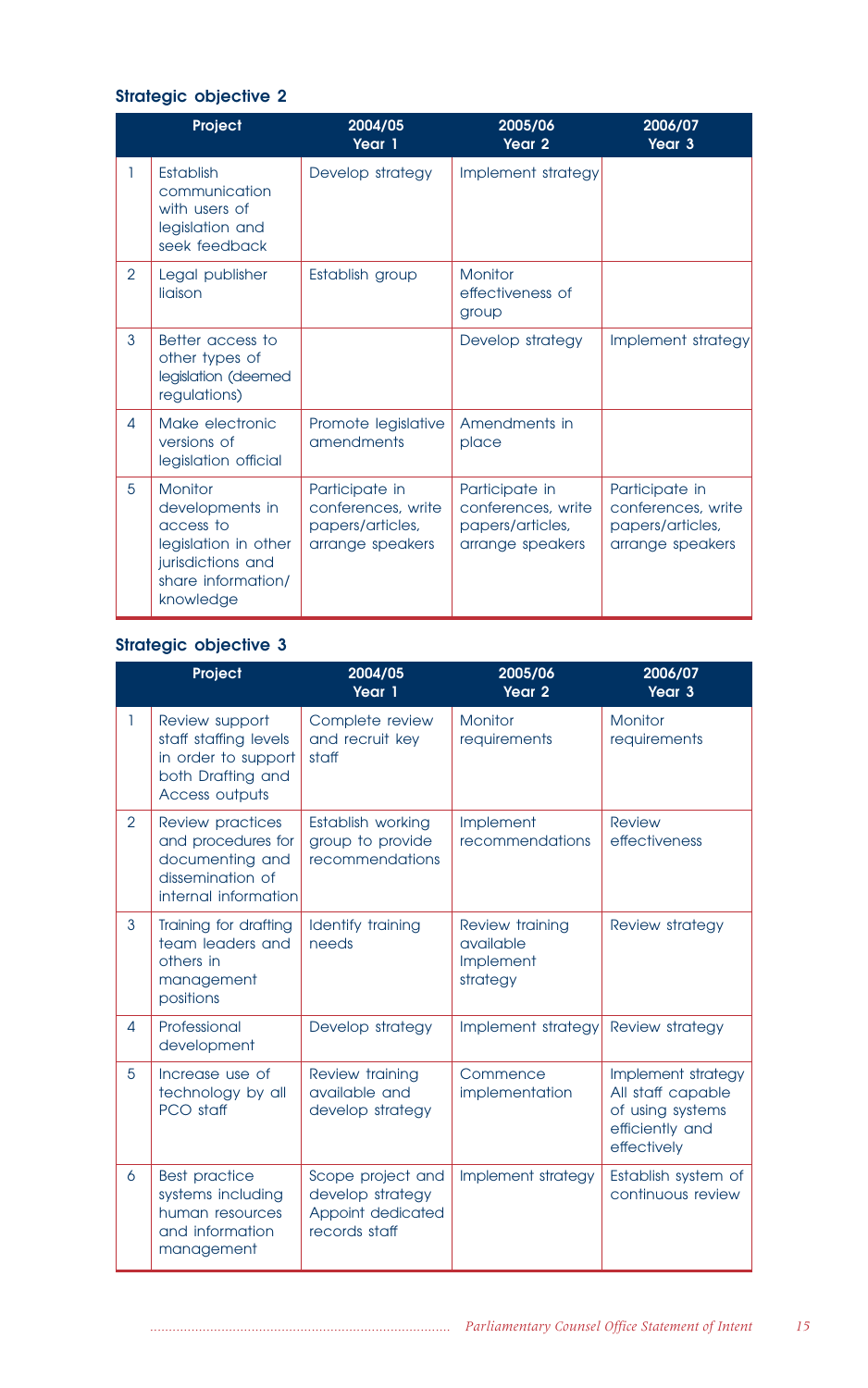## *The 2004/05 Year*

Key issues for the 2004/05 year include—

- establishing and maintaining sufficient capability to meet Government requirements for the drafting of legislation
- progressing the priority projects
- successful completion of the PAL Project.

A review of the PCO's resourcing requirements will take place during the 2005 year.

## **Capability**

Increasing the drafting capability of the PCO is intended to enable the PCO to meet the demands placed on it. Factors contributing to the need for increased drafting capability include—

- increasingly tight time-frames for drafting large or complex Bills
- increased demand on drafters to provide legal and related policy advice in the course of drafting legislation
- increased demands for the drafting of amendments to Bills in select committees and in the House
- insufficient resources to maintain quality assurance processes
- insufficient resources available to focus on strategies that would improve the drafting product, including clear drafting initiatives
- the need to enable drafting team leaders to undertake a greater degree of training, supervision, and peer review, to manage work flows, and to liaise effectively with instructing departments
- changes in the staff profile of the PCO leading to an increase in the number of drafters taking parental leave and working part-time
- lack of progress on specific projects identified here and in last year's Statement of Intent.

The increase in appropriation for 2004/05 will allow the PCO to appoint up to 3 additional drafters and associated support staff. The appointment of 3 additional drafters will bring the full-time equivalent number of drafters up to 31.5. This would enable the PCO to respond more effectively to the drafting demands placed on it, and to provide assistance to Pacific Islands drafting offices.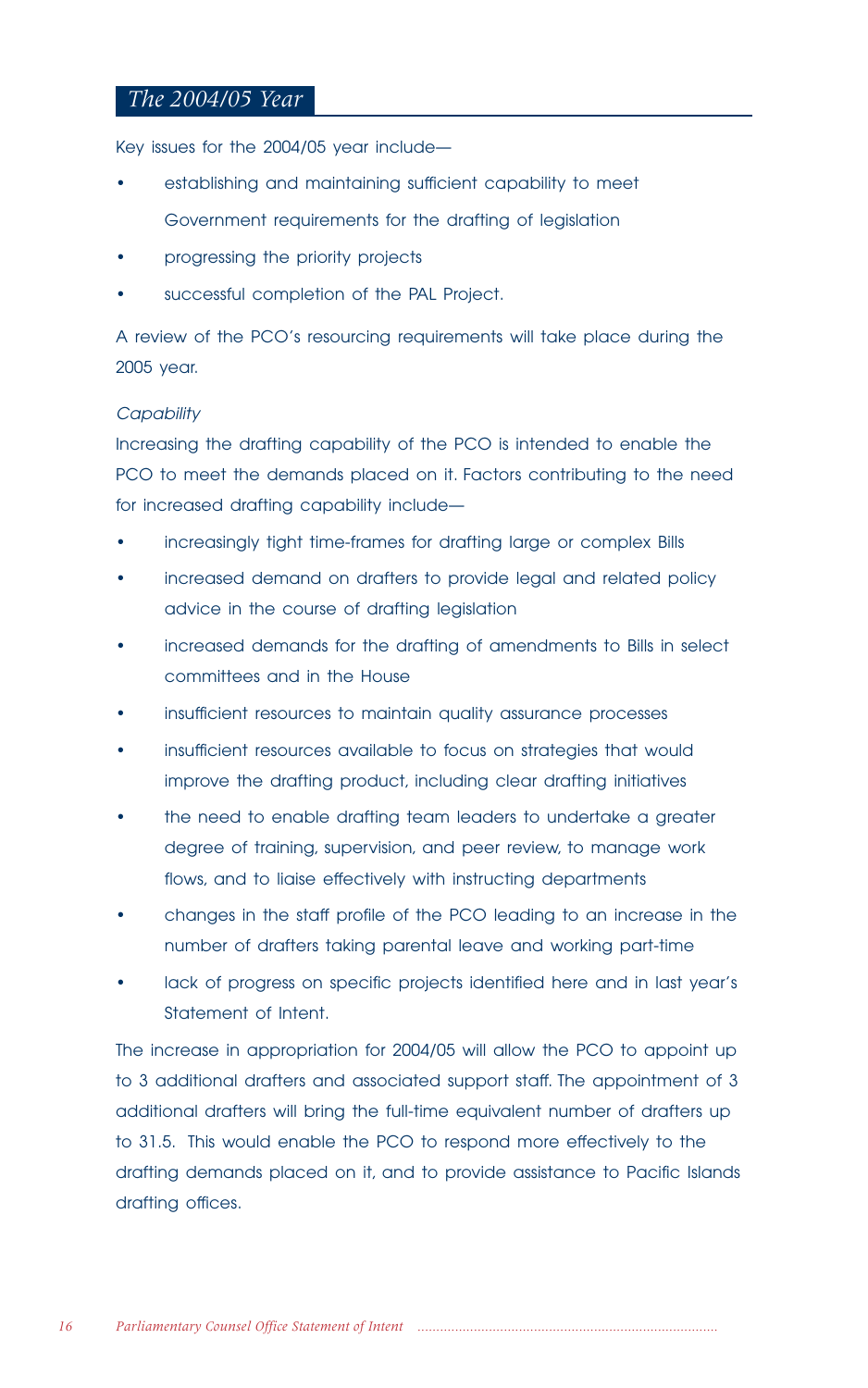## Priority projects

Increasing the capability of the PCO will also enable progress to be made on the priority projects. These projects are fundamental to the efficiency and effectiveness of the PCO. They include revision of the PCO Drafting Manual and clear drafting initiatives. These are key to improving the quality of legislative drafting.

## PAL Project

Progress on the PAL Project is subject to the successful resolution of the outstanding technical and commercial issues. The PCO is working through these with Unisys, the implementation partner, and specialist advisers. Resolving these issues and successfully implementing the PAL Project will place substantial demands on the PCO.

### Review

A review of the PCO's resourcing requirements is proposed during 2005. The purpose of the review is to identify the PCO's future funding needs, with a view to limiting the need for annual increases in appropriation.

The review will focus on identifying—

- factors influencing the demands on the PCO for drafting and access to legislation services
- strategies and resources that would enable the PCO to better respond to these demands
- changes to existing strategies for recruiting and retaining drafting, access to legislation, and support staff
- the organisational structure and administrative and management systems required to support the PCO
- the level of funding required to enable the PCO to carry out its statutory functions.

It is proposed to conduct the review in 2005 and complete it in October of that year. Undertaking the review in 2005 will allow the PCO to concentrate its efforts on the PAL Project throughout the balance of 2004 and in the early part of 2005. It will also enable the review to take account of changes in the PCO's operating environment that will result from the project.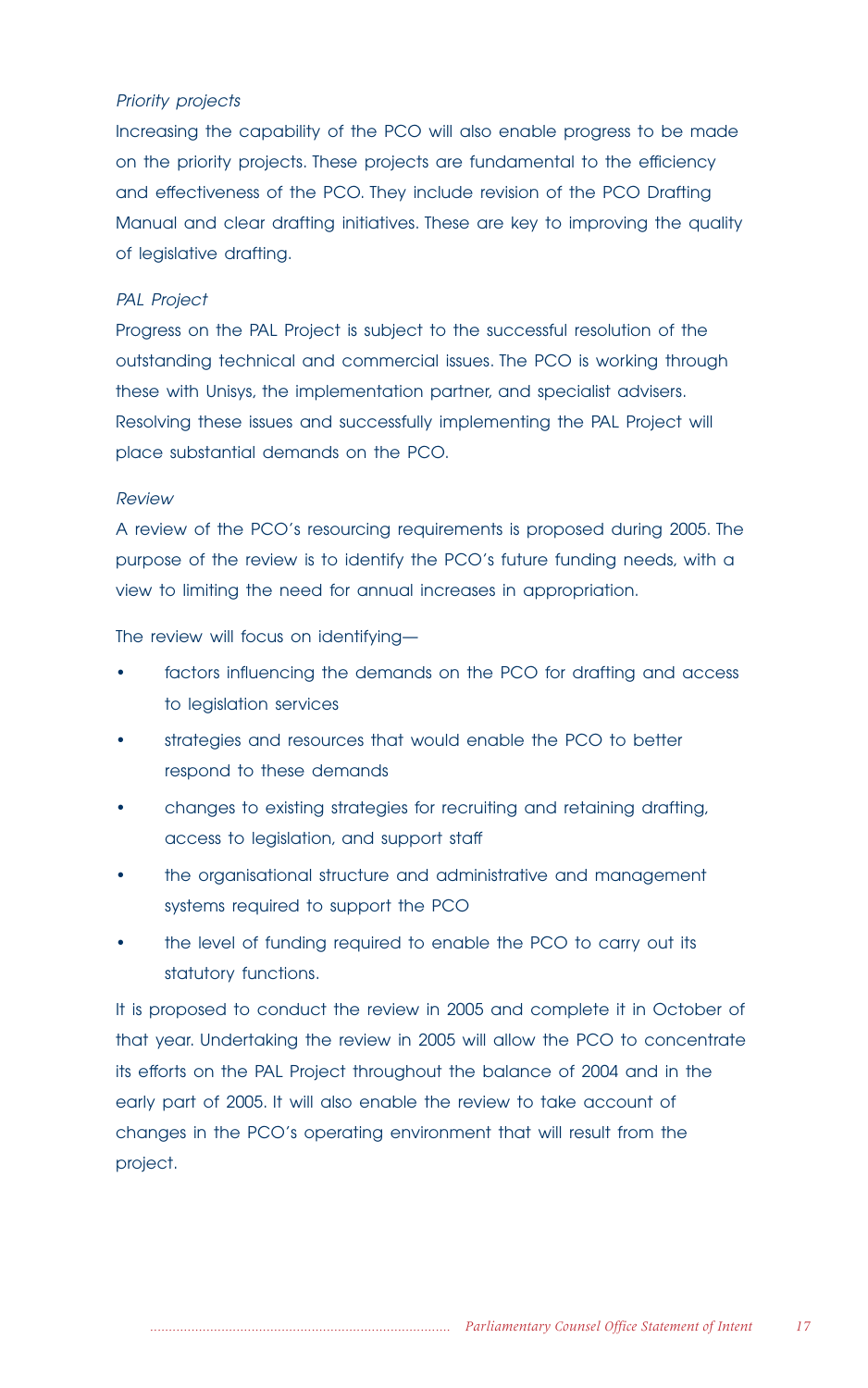## *Output Performance*

## **Statement of Objectives Specifying the Performance Forecast for Each Class of Outputs for the Year Ending 30 June 2005**

The PCO has agreed to provide outputs in 2004/05 that meet the requirements of the Attorney-General in terms of their nature, outcome emphasis, timeliness, quality and quantity specifications, and cost.

## *Output Class D1—Law Drafting Services*

### **Description**

Under this output class, the PCO will deliver a service that provides for—

- drafting Government Bills (including amendments) and Statutory **Regulations**
- examining and reporting on local Bills and private Bills, and drafting amendments to them.

## **Outcomes**

Contributing to a parliamentary democracy under the rule of law by supporting Parliament and the executive in their law-making role and contributing to the Government's objectives by ensuring that legislation that is necessary to change the law to implement Government policies is effective and clear.

#### **Quantity, quality, timeliness, and cost**

This output class is demand driven. It is accordingly difficult to estimate accurately the number of Government Bills and Statutory Regulations that will be drafted in any year, or the extent of the amendments required to Bills before the House. It is anticipated that—

- between 60 and 80 Government Bills will be drafted in the 2004/05 financial year and that amendments to the same number of Bills will be drafted during their passage through the House
- between 300 and 400 Statutory Regulations will be drafted
- between 4 and 8 local Bills and private Bills will be examined, and amendments drafted to the same number.

The quality of the Government Bills and Statutory Regulations drafted and of the examinations of local Bills and private Bills is expected to remain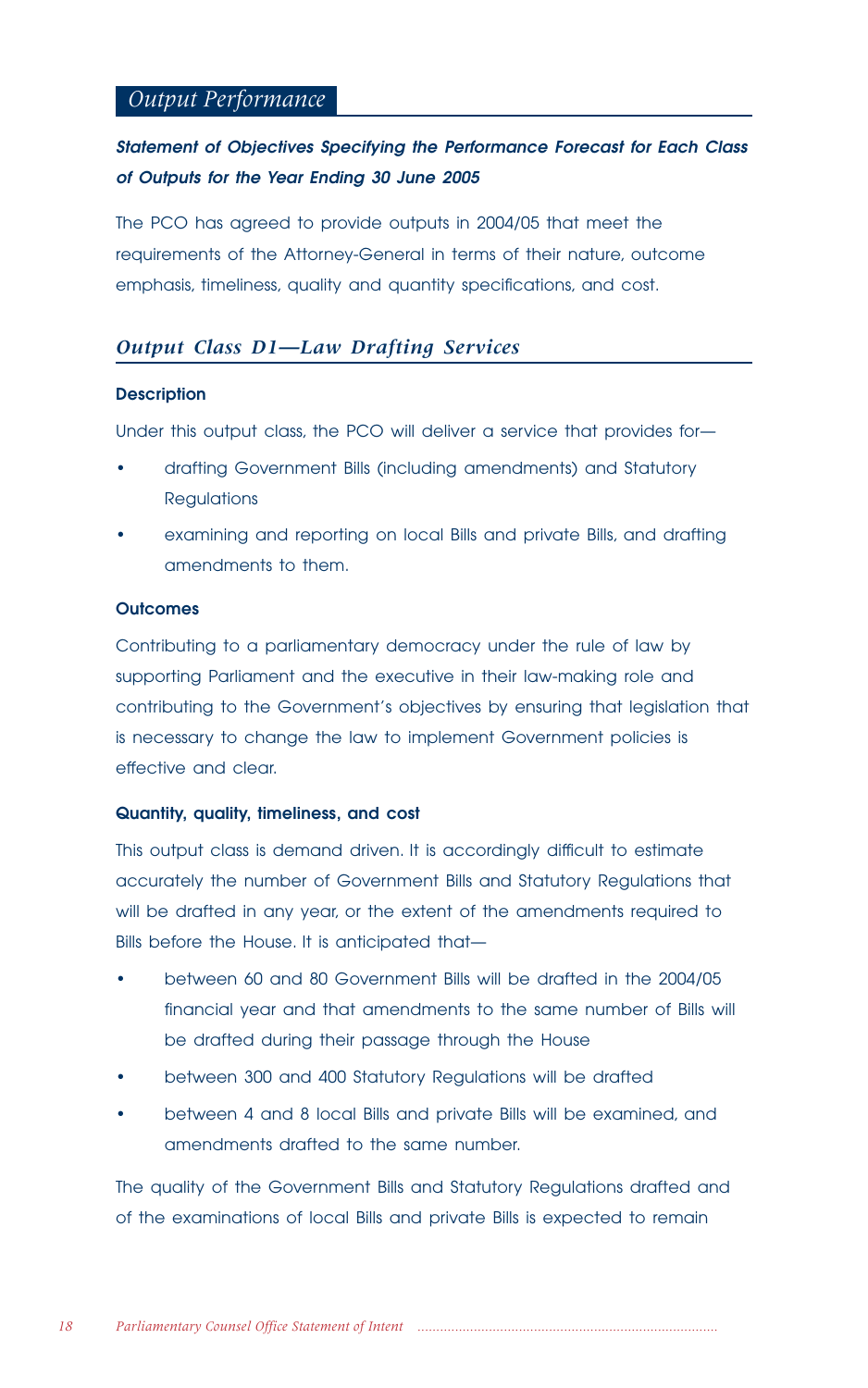high. The quality of the amendments drafted to Government Bills and to local and private Bills is also expected to remain high.

The Attorney-General's views, and the views of instructing departments, as to the quality of the work in this output class will be sought.

| Year    | Cost<br>GST incl.<br>\$000 | Cost<br>GST excl.<br>\$000 | Total<br>Revenue<br>GST excl.<br>\$000 | Crown<br>Revenue<br>GST excl.<br>\$000 | Revenue<br>Departmental<br>GST excl.<br>\$000 | Revenue<br>Other<br>GST excl.<br>\$000 |
|---------|----------------------------|----------------------------|----------------------------------------|----------------------------------------|-----------------------------------------------|----------------------------------------|
| 2004/05 | 8,500                      | 7,556                      | 7,556                                  | 7.556                                  | 43                                            | $\Omega$                               |
| 2003/04 | 7.673                      | 6.821                      | 6.821                                  | 6.821                                  | 10                                            | $\Omega$                               |

## *Output Class D2—Access to Legislation*

## **Description**

**Cost**

Under this output class, the PCO will deliver a service that provides for—

- supplying printed copies of Government Bills and Government Supplementary Order Papers to the House and, on a selective basis, copies of Acts with proposed amendments incorporated
- publishing printed copies of Bills and Supplementary Order Papers, pamphlet copies of Acts and Statutory Regulations, and annual volumes of Acts and Statutory Regulations
- compiling reprints of Acts and Statutory Regulations with their amendments incorporated and publishing them
- providing the above for sale at designated bookshops and by subscription
- publishing the Tables of New Zealand Acts and Ordinances and Statutory Regulations in Force in printed form, and in electronic form on the Internet free of charge
- providing free public access via the Internet to an electronic database of Acts (both as enacted and with their amendments incorporated), Statutory Regulations (both as made and with their amendments incorporated), Bills, and Supplementary Order Papers, and maintaining the electronic database of legislation in an up-todate form.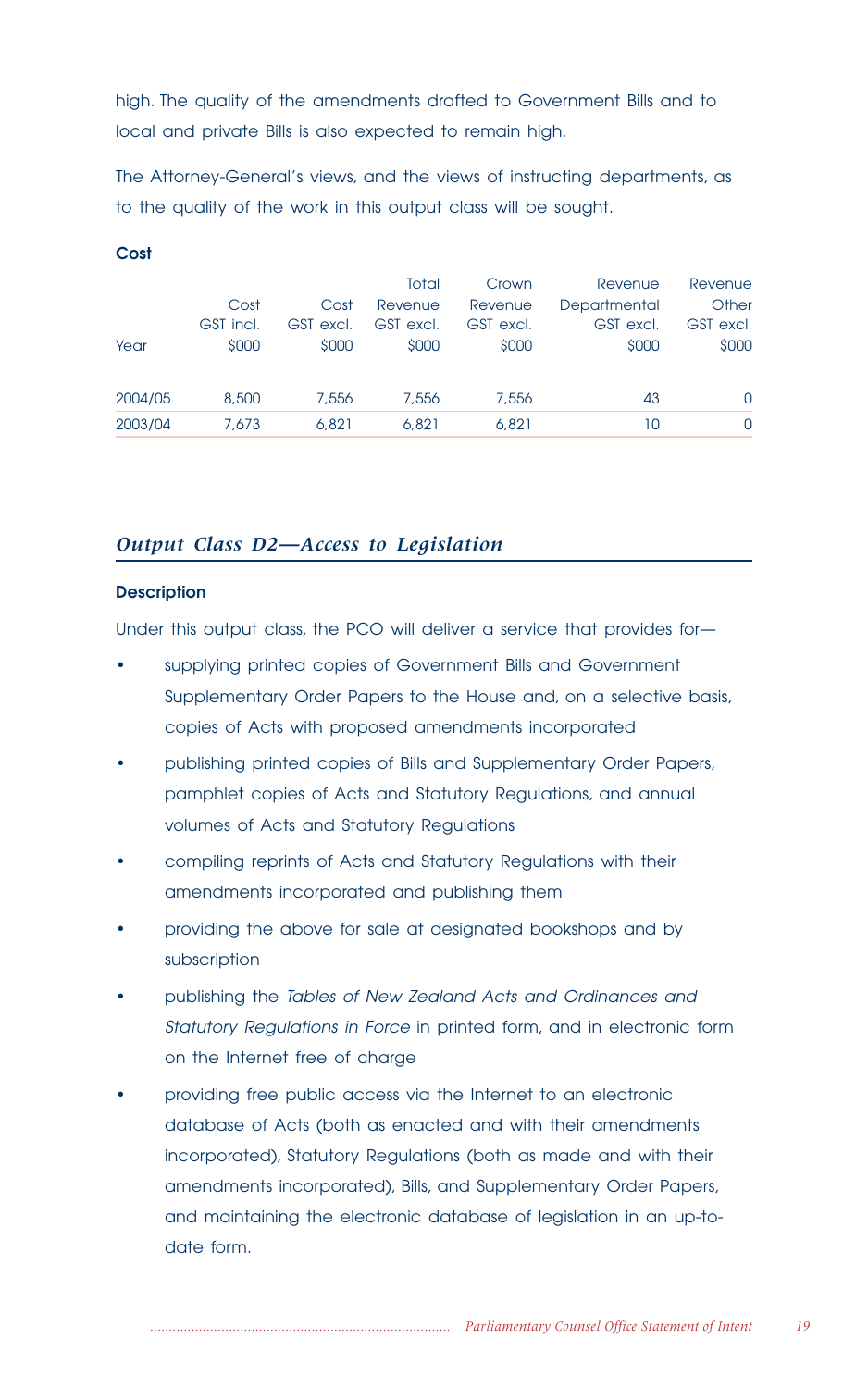## **Outcomes**

Contributing to a parliamentary democracy under the rule of law by supporting Parliament and the executive in their law-making role, and contributing to the Government's objectives by ensuring that legislation, including Bills and Supplementary Order Papers, is accessible to the public in both printed and electronic form, and by providing printed copies of Government Bills and Government Supplementary Order Papers to the House.

#### **Quantity, quality, timeliness, and cost**

This output class is substantially demand driven. It is accordingly difficult to estimate accurately the number of Bills, Supplementary Order Papers, Acts, and Statutory Regulations that will be published in any year, or the number of printed copies of Bills and Supplementary Order Papers that will be provided to the House. It is anticipated that—

- between 60 and 80 Government Bills, and between 70 and 100 Supplementary Order Papers, will be supplied to the House and published
- between 60 and 80 Acts of Parliament will be published
- between 300 and 400 Statutory Regulations will be published
- the above will be provided for sale at designated bookshops and to subscribers within 5 working days of Bills being introduced, Supplementary Order Papers being released, Acts being assented to, and Statutory Regulations being made
- the annual bound volumes of Acts for 2004 and the annual bound volumes of Statutory Regulations for 2004 will be published in the first half of 2005
- reprinted Acts and reprinted Statutory Regulations will be compiled and published in accordance with the PCO reprints policy and the annual reprints programme
- • the 2004 edition of the Tables of New Zealand Acts and Ordinances and Statutory Regulations in Force will be published in both printed and electronic forms
- free public access to the database of Acts, Statutory Regulations, Bills, and Supplementary Order Papers will be provided on a 24/7 basis (24 hours a day, 7 days a week)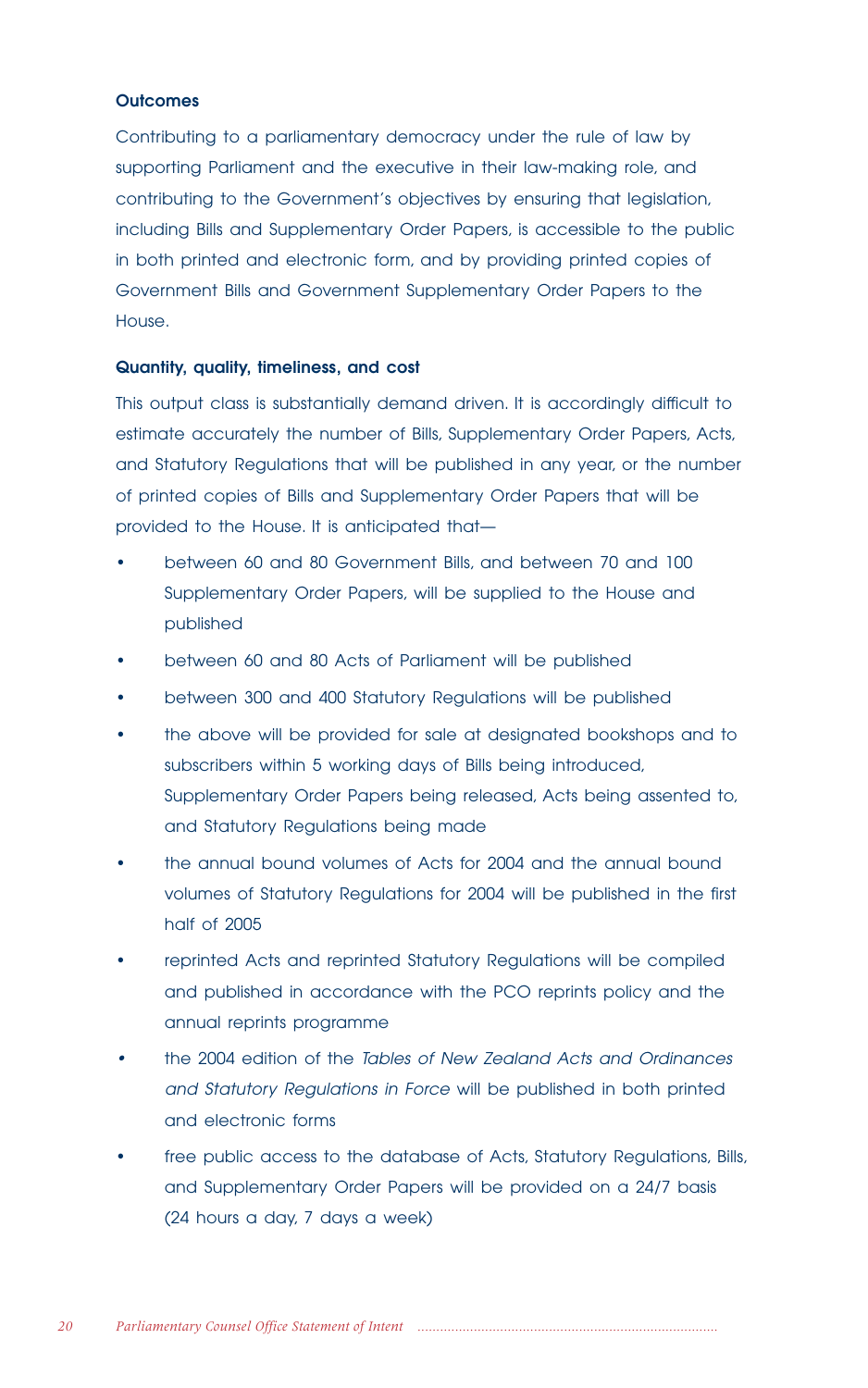• the database will be maintained in accordance with the PCO database work programme.

A high standard of accuracy will be maintained. The printed versions of Acts and Statutory Regulations will remain the only authoritative versions until the PCO completes the work necessary to make the electronic database of legislation the official source of New Zealand legislation.

The Attorney-General's views as to the quality of work in this output class will be sought at the end of the financial year. The views of users of legislation will also be sought.

|         |           |           | Total     | Crown     | Revenue       | Revenue   |
|---------|-----------|-----------|-----------|-----------|---------------|-----------|
|         | Cost      | Cost      | Revenue   | Revenue   | Departmental  | Other     |
|         | GST incl. | GST excl. | GST excl. | GST excl. | GST excl.     | GST excl. |
| Year    | \$000     | \$000     | \$000     | \$000     | \$000         | \$000     |
|         |           |           |           |           |               |           |
|         |           |           |           |           |               |           |
| 2004/05 | 4,899     | 4,355     | 4,355     | 4,355     |               | 35        |
| 2003/04 | 7.298     | 6,487     | 6,487     | 6,487     | $\mathcal{D}$ | 35        |
|         |           |           |           |           |               |           |

## **Cost**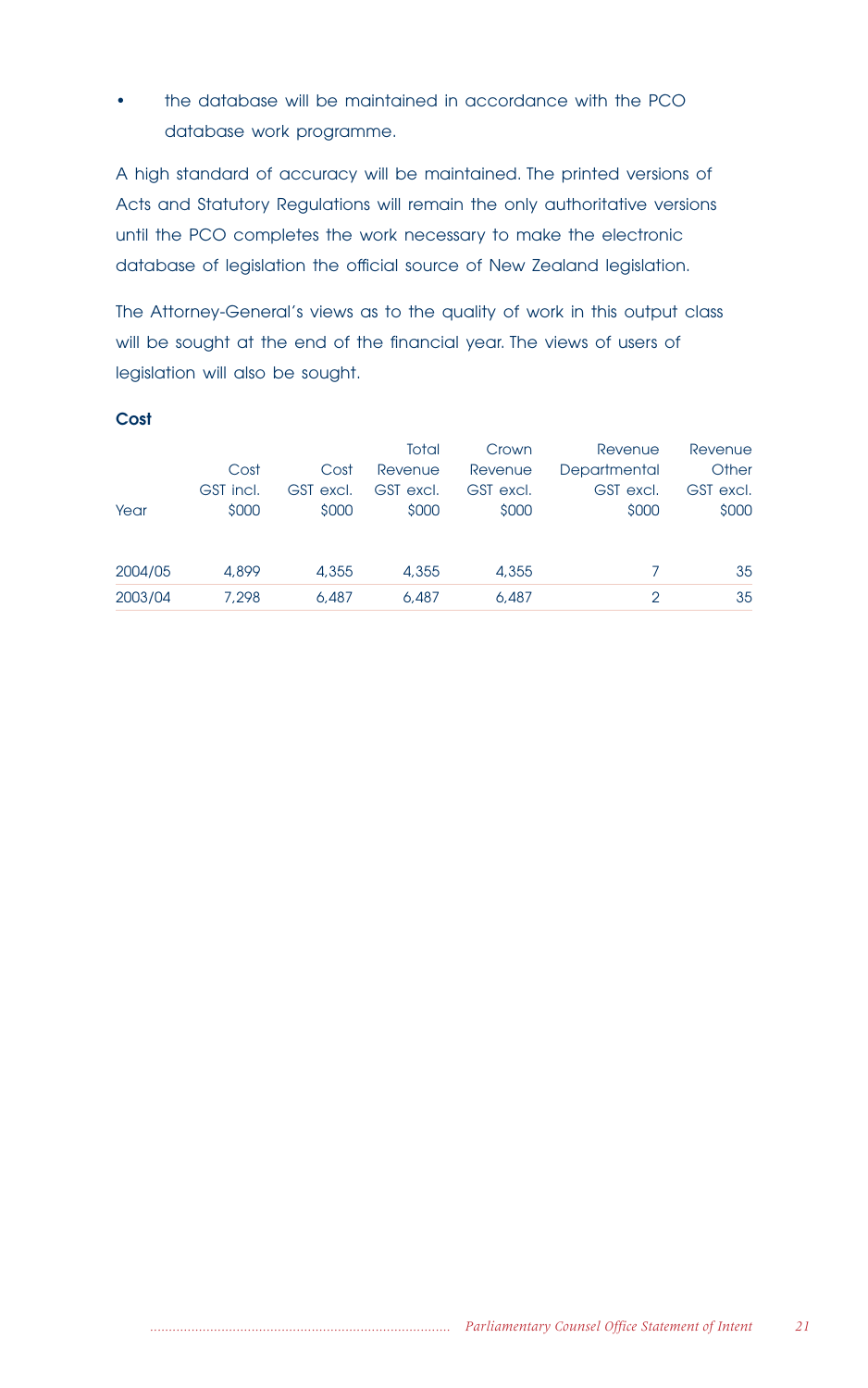# FINANCIAL STATEMENTS FOR 2004/05

# *Summary, Introduction, and Highlights*

## **Summary**

Appropriations for the Parliamentary Counsel Office (PCO) in 2004/05 total \$13,399 million. It is forecast that this will be applied as follows:

- \$8,500 million (63.4% of the Vote) on Law Drafting Services
- \$4,899 million (36.6% of the Vote) on Access to Legislation.

## **Introduction**

These forecast financial statements contain the following statements:

- Financial Performance
- Estimated Financial Position and of Forecast Financial Position
- Forecast Cash Flows
- Reconciliation of Net Cash Flows from Operating Activities to Net Surplus/(Deficit) in the Operating Statement
- Movements in Taxpayers' Funds (Equity)
- Objectives Specifying the Financial Performance Forecast
- Summary of Departmental Output Classes
- GST Status of Departmental Output Classes
- Forecast Details of Fixed Assets by Category
- Significant Underlying Assumptions

## **Highlights**

|                                                                       | 2003/04                  | 2003/04<br>Estimated | 2004/05                |
|-----------------------------------------------------------------------|--------------------------|----------------------|------------------------|
|                                                                       | <b>Budgeted</b><br>\$000 | Actual<br>\$000      | <b>Budget</b><br>\$000 |
| Revenue: Crown                                                        | 13,261                   | 13,261               | 11,826                 |
| Revenue: other                                                        | 35                       | 35                   | 35                     |
| Output expenses                                                       | 13,308                   | 13,308               | 11,911                 |
| Net surplus                                                           | 0                        | 0                    | 0                      |
| Taxpayers' funds                                                      | 6.168                    | 6.168                | 6,168                  |
| Net cash flows from operation,<br>investing, and financing activities | 874                      | 874                  | 1,428                  |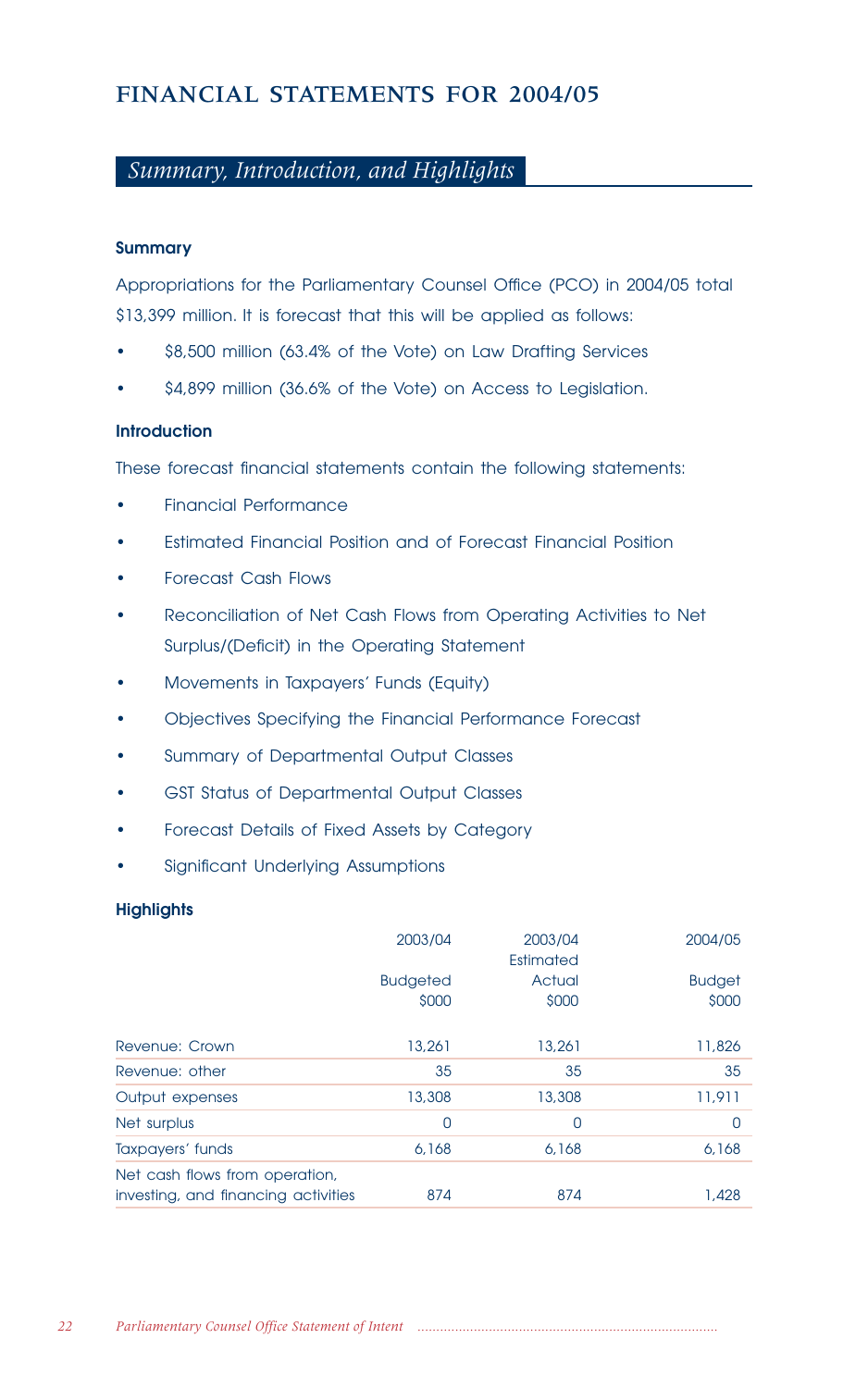## *Statement of Responsibility*

The forecast financial statements of the Parliamentary Counsel Office for the year ending 30 June 2005, which are contained in this report, have been prepared in accordance with section 34A of the Public Finance Act 1989.

The Chief Parliamentary Counsel acknowledges, in signing this statement, that he is responsible for the forecast financial statements contained in this report.

The financial performance forecast to be achieved by the Parliamentary Counsel Office for the year ending 30 June 2005 that is specified in the statement of objectives is as agreed with the Attorney-General, who is the Minister responsible for the financial performance of the Parliamentary Counsel Office.

The performance for each class of outputs forecast to be achieved by the Parliamentary Counsel Office for the year ending 30 June 2005 that is specified in the statement of objectives is as agreed with the Attorney-General, who is the Minister responsible for the Vote administered by the Parliamentary Counsel Office.

We certify that the information contained in this report is consistent with the appropriations contained in the Estimates of Appropriations for the year ending 30 June 2005 that are being laid before the House of Representatives under section 9 of the Public Finance Act 1989.

George Tanner QC and Julia Kennedy Chief Parliamentary Counsel Manager Support Services Date: 10 May 2004 Date: 10 May 2004

Signed Countersigned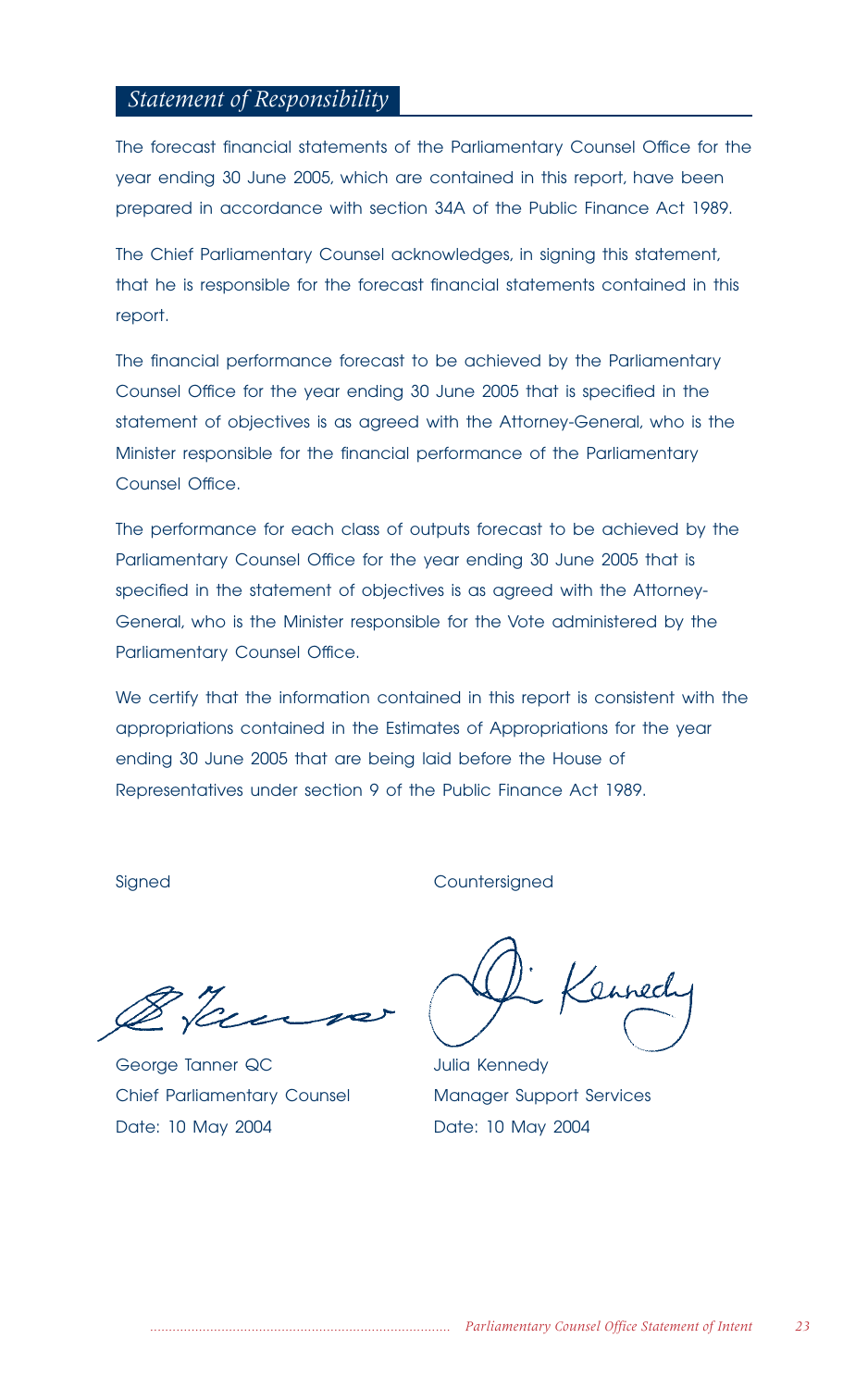# Statement of Financial Performance *for the year ending 30 June 2005*

|                       | 2003/04<br>Budgeted <sup>3</sup><br>\$000 | 2003/04<br>Estimated<br>Actual<br>\$000 | 2004/05<br><b>Budget</b><br>\$000 |
|-----------------------|-------------------------------------------|-----------------------------------------|-----------------------------------|
| Revenue               |                                           |                                         |                                   |
| Crown                 | 13,261                                    | 13,261                                  | 11,826                            |
| Departmental          | $12 \overline{ }$                         | 12                                      | 50                                |
| Other                 | 35                                        | 35                                      | 35                                |
| <b>Interest</b>       | 0                                         | $\overline{0}$                          | 0                                 |
| <b>Total revenue</b>  | 13,308                                    | 13,308                                  | 11,911                            |
| <b>Expenses</b>       |                                           |                                         |                                   |
| Output expenses:      |                                           |                                         |                                   |
| Personnel             | 5,813                                     | 5,813                                   | 6,497                             |
| Operating             | 5,967                                     | 5,967                                   | 3,915                             |
| Depreciation          | 1,001                                     | 1,001                                   | 1,006                             |
| Capital charge        | 527                                       | 527                                     | 493                               |
| <b>Total expenses</b> | 13,308                                    | 13,308                                  | 11,911                            |
| Net surplus (deficit) | 0                                         | 0                                       | 0                                 |

<sup>3</sup> This incorporates both Main Estimates and Supplementary Estimates appropriations for 2003/04.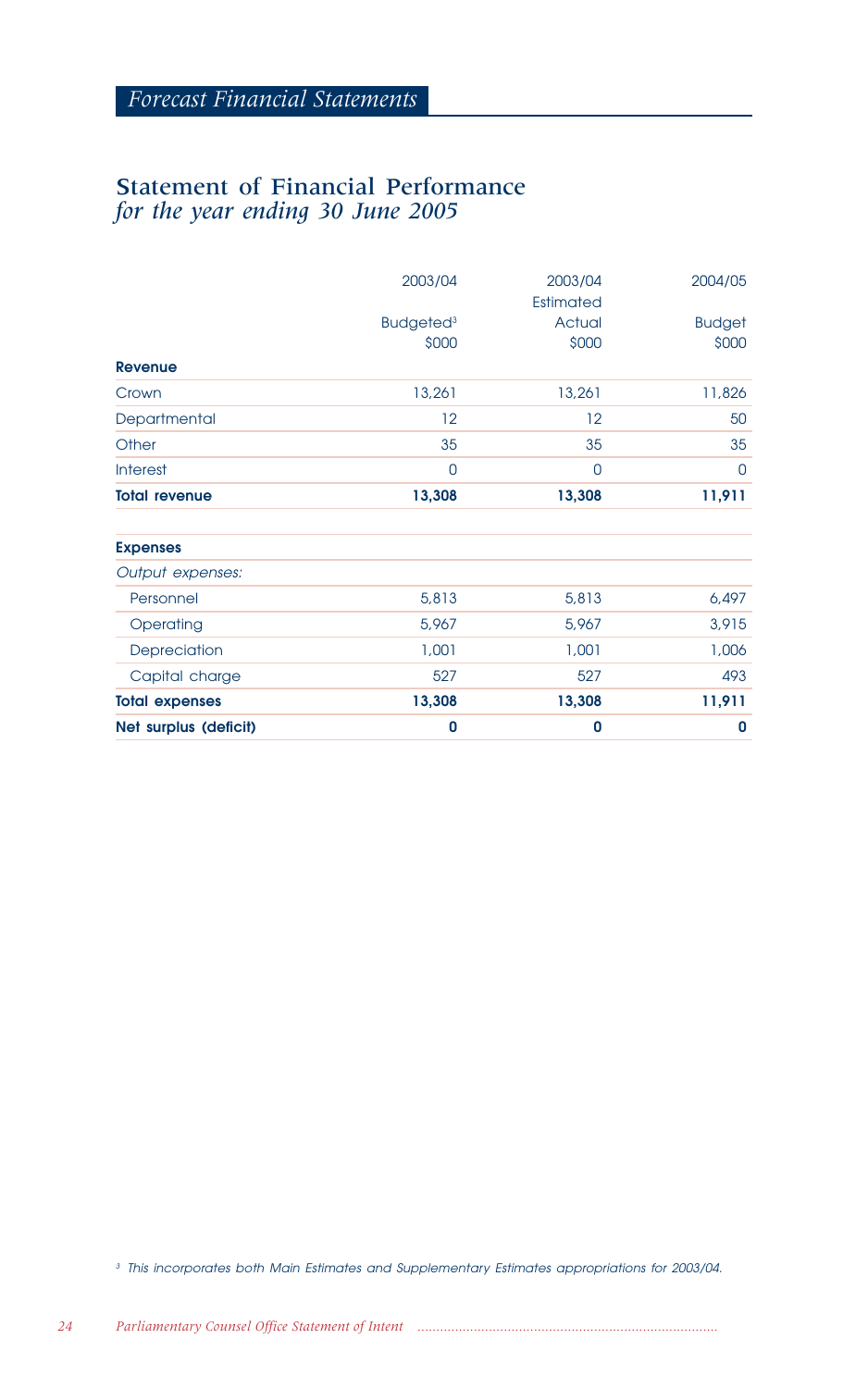# Statement of Estimated Financial Position *as at 30 June 2004*

# and of Forecast Financial Position *as at 30 June 2005*

|                                                  |          | Estimated |           |
|--------------------------------------------------|----------|-----------|-----------|
|                                                  | Actual   | Actual    | Projected |
|                                                  | as at    | as at     | as at     |
|                                                  | 30 June  | 30 June   | 30 June   |
|                                                  | 2003     | 2004      | 2005      |
|                                                  | \$000    | \$000     | \$000     |
| <b>Assets</b>                                    |          |           |           |
| Current assets:                                  |          |           |           |
| Cash and bank balances                           | 844      | 886       | 1,478     |
| Prepayments                                      | 34       | 19        | 19        |
| Receivables and advances                         | 51       | $\Omega$  | 0         |
| <b>Debtor Crown</b>                              | 3,239    | 0         | 0         |
| Total current assets                             | 4,168    | 905       | 1,497     |
| Non-current assets:                              |          |           |           |
| Physical assets <sup>4</sup>                     | 4,634    | 6.168     | 5,662     |
| Total non-current assets                         | 4,634    | 6,168     | 5,662     |
| <b>Total assets</b>                              | 8,802    | 7,073     | 7,159     |
| <b>Liabilities</b>                               |          |           |           |
| <b>Current liabilities:</b>                      |          |           |           |
| Payables and provisions                          | 1,870    | 423       | 423       |
| Provision for payment of net surplus             | 368      | $\Omega$  | 0         |
| Provision for employee entitlements <sup>5</sup> | 396      | 482       | 568       |
| <b>Total current liabilities</b>                 | 2,634    | 905       | 991       |
| Long-term liabilities:                           |          |           |           |
| Provision for employee entitlements              | $\Omega$ | $\Omega$  | 0         |
| Total long-term liabilities                      | 0        | 0         | 0         |
| <b>Total liabilities</b>                         | 2,634    | 905       | 991       |
|                                                  |          |           |           |
| <b>Taxpayers' funds</b>                          |          |           |           |
| General funds                                    | 6,168    | 6.168     | 6.168     |
| <b>Total taxpayers' funds</b>                    | 6,168    | 6,168     | 6,168     |
| <b>Total liabilities and taxpayers' funds</b>    | 8,802    | 7,073     | 7,159     |

<sup>4</sup> Further details of physical assets are contained under Forecast Details of Fixed Assets by Category as at 30 June 2005.

<sup>5</sup> This includes leave and retirement entitlement provisions.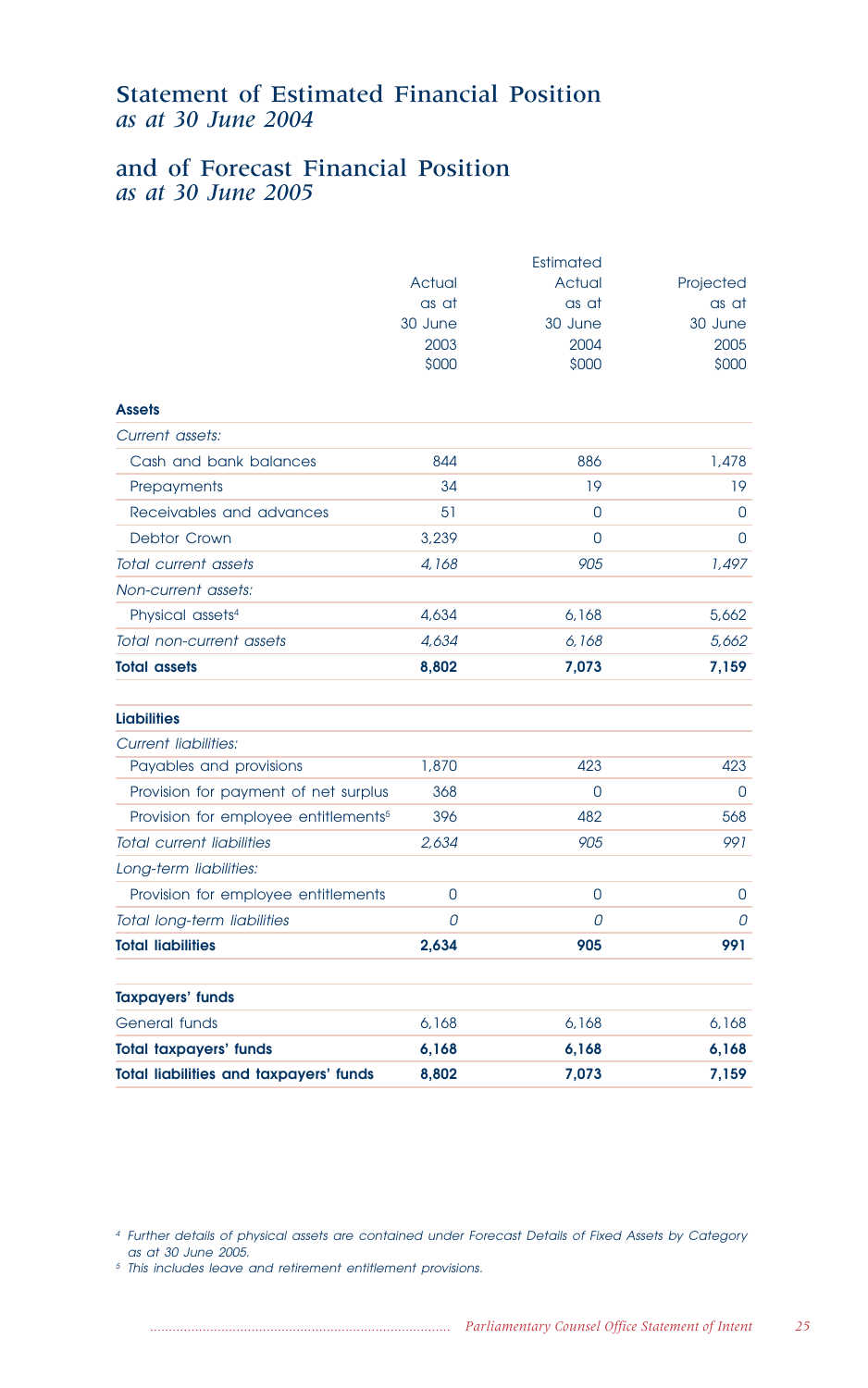## Statement of Forecast Cash Flows *for the year ending 30 June 2005*

|                                                     | 2003/04                  | 2003/04<br>Estimated | 2004/05                |
|-----------------------------------------------------|--------------------------|----------------------|------------------------|
|                                                     | <b>Budgeted</b><br>\$000 | Actual<br>\$000      | <b>Budget</b><br>\$000 |
| Cash flows from operating activities                |                          |                      |                        |
| Cash provided from:                                 |                          |                      |                        |
| Supply of outputs to: Crown                         | 16,513                   | 16,500               | 11,826                 |
| Departmental                                        | 12                       | 12                   | 50                     |
| Other                                               | 41                       | 41                   | 35                     |
| <b>Interest</b>                                     | 0                        | 0                    | 0                      |
| Cash disbursed to:                                  |                          |                      |                        |
| Cost of producing outputs:                          |                          |                      |                        |
| Output expenses                                     | (12,931)                 | (12,931)             | (10, 326)              |
| Capital charge                                      | (527)                    | (527)                | (493)                  |
| Net cash flows from operating activities            | 3,108                    | 3,095                | 1,092                  |
| Cash flows from investing activities                |                          |                      |                        |
| Cash provided from:                                 |                          |                      |                        |
| Sale of physical assets                             | $\Omega$                 | 0                    | 0                      |
| Cash disbursed to:                                  |                          |                      |                        |
| Purchase of physical assets                         | (2,685)                  | (2,685)              | (500)                  |
| Net cash flows from investing activities            | (2,685)                  | (2,685)              | (500)                  |
| Cash flows from financing activities                |                          |                      |                        |
| Cash provided from:                                 |                          |                      |                        |
| Capital contribution from the Crown                 | 0                        | 0                    | 0                      |
| Cash disbursed to:                                  |                          |                      |                        |
| Payment of surplus to the Crown                     | (368)                    | (368)                | $\Omega$               |
| Net cash flows from financing activities            | (368)                    | (368)                | 0                      |
| Net increase/(decrease) in cash held                | 30                       | 30                   | 542                    |
| Opening total cash balance at 1 July                | 844                      | 844                  | 886                    |
| Closing total cash balances at<br>30 June projected | 899                      | 886                  | 1,478                  |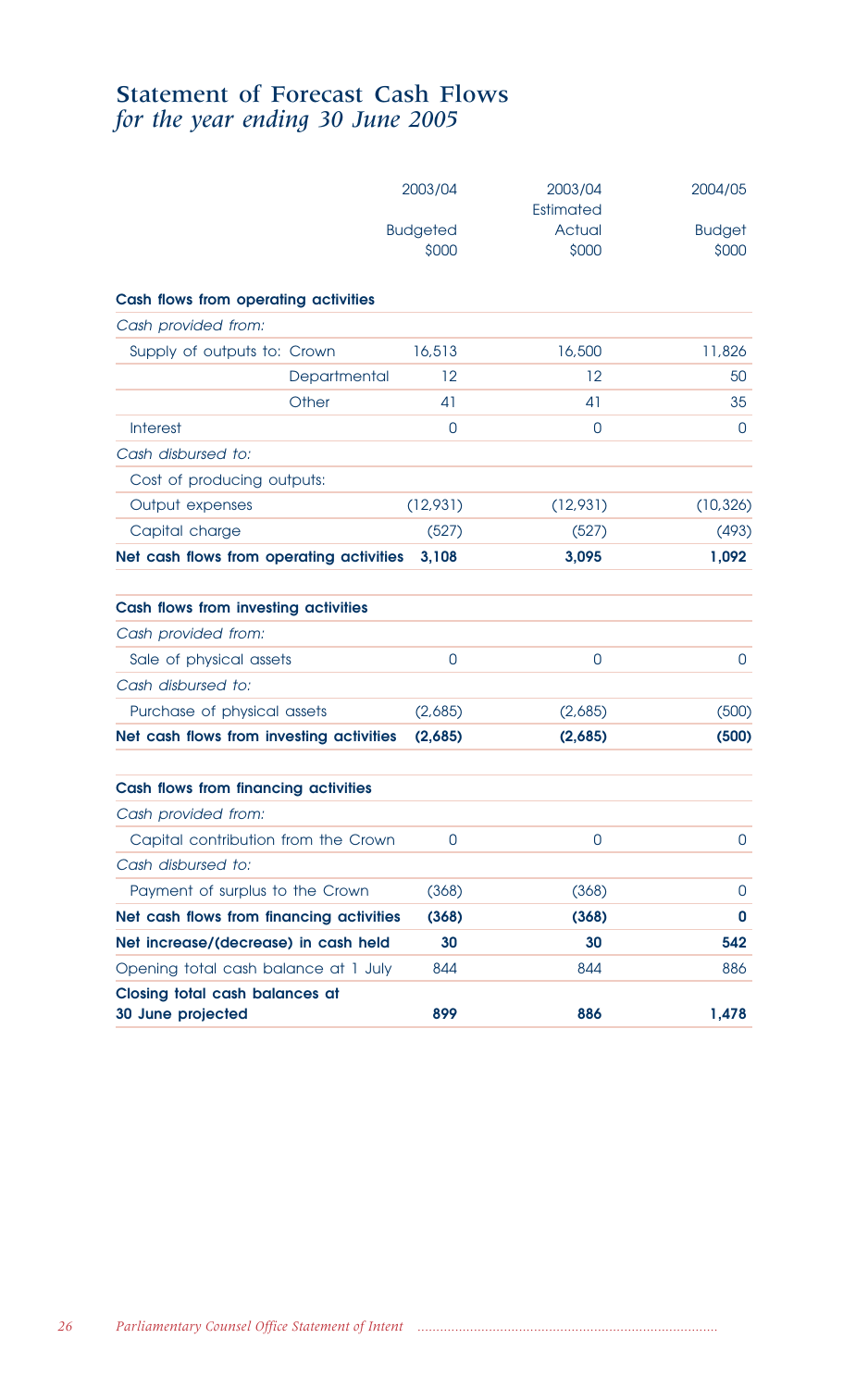## Reconciliation of Net Cash Flows from Operating Activities to Net Surplus/(Deficit) in the Operating Statement *for the year ending 30 June 2004*

|                                                                                                    | 2003/04                  | 2003/04<br>Estimated | 2004/05                |
|----------------------------------------------------------------------------------------------------|--------------------------|----------------------|------------------------|
|                                                                                                    | <b>Budgeted</b><br>\$000 | Actual<br>\$000      | <b>Budget</b><br>\$000 |
| <b>Operating surplus/(deficit)</b>                                                                 | 0                        | 0                    | 0                      |
| Add/(deduct) non-cash                                                                              |                          |                      |                        |
| expenses/(revenues) from operating<br>statement                                                    |                          |                      |                        |
| Depreciation and amortisation                                                                      | 1,001                    | 1,001                | 1,006                  |
| Add/(deduct) non-cash working capital<br>reductions/(increases) from balance<br>sheet <sup>6</sup> |                          |                      |                        |
| (Increase)/decrease in receivables                                                                 |                          |                      |                        |
| and advances                                                                                       | 51                       | 51                   | 0                      |
| (Increase)/decrease in debtor Crown                                                                | 3,239                    | 3,239                | $\Omega$               |
| (Increase)/decrease in prepayments                                                                 | 15                       | 15                   | $\Omega$               |
| Increase/(decrease) in payables and<br>provisions <sup>7</sup>                                     | (1, 211)                 | (1,211)              | 86                     |
| Net cash flows from operating activities                                                           | 3.095                    | 3,095                | 1,092                  |

## Statement of Movements in Taxpayers' Funds (Equity) *as at 30 June 2005*

|                                                       | Estimated<br>Position as at<br>30 June 2004<br>\$000 | Projected<br>Position as at<br>30 June 2005<br>\$000 |
|-------------------------------------------------------|------------------------------------------------------|------------------------------------------------------|
| Taxpayers' funds at start of period                   | 6,168                                                | 6,168                                                |
| Add/(deduct) net surplus/(deficit)                    | $\Omega$                                             | 0                                                    |
| Total recognised revenues and expenses for the period | 0                                                    | 0                                                    |
| Adjustments for flows to and from the Crown           |                                                      |                                                      |
| Add capital contributions from the Crown              |                                                      |                                                      |
| during the period                                     | 0                                                    | 0                                                    |
| Provisions for payment of surplus to the Crown        | 0                                                    | 0                                                    |
| Total adjustments for flows to and from the Crown     | 0                                                    | 0                                                    |
| Taxpayers' funds at end of period                     | 6,168                                                | 6,168                                                |

<sup>6</sup> These figures exclude changes in fixed assets, debtors, and creditors.

<sup>7</sup> Excludes movements in provisions for employee entitlements.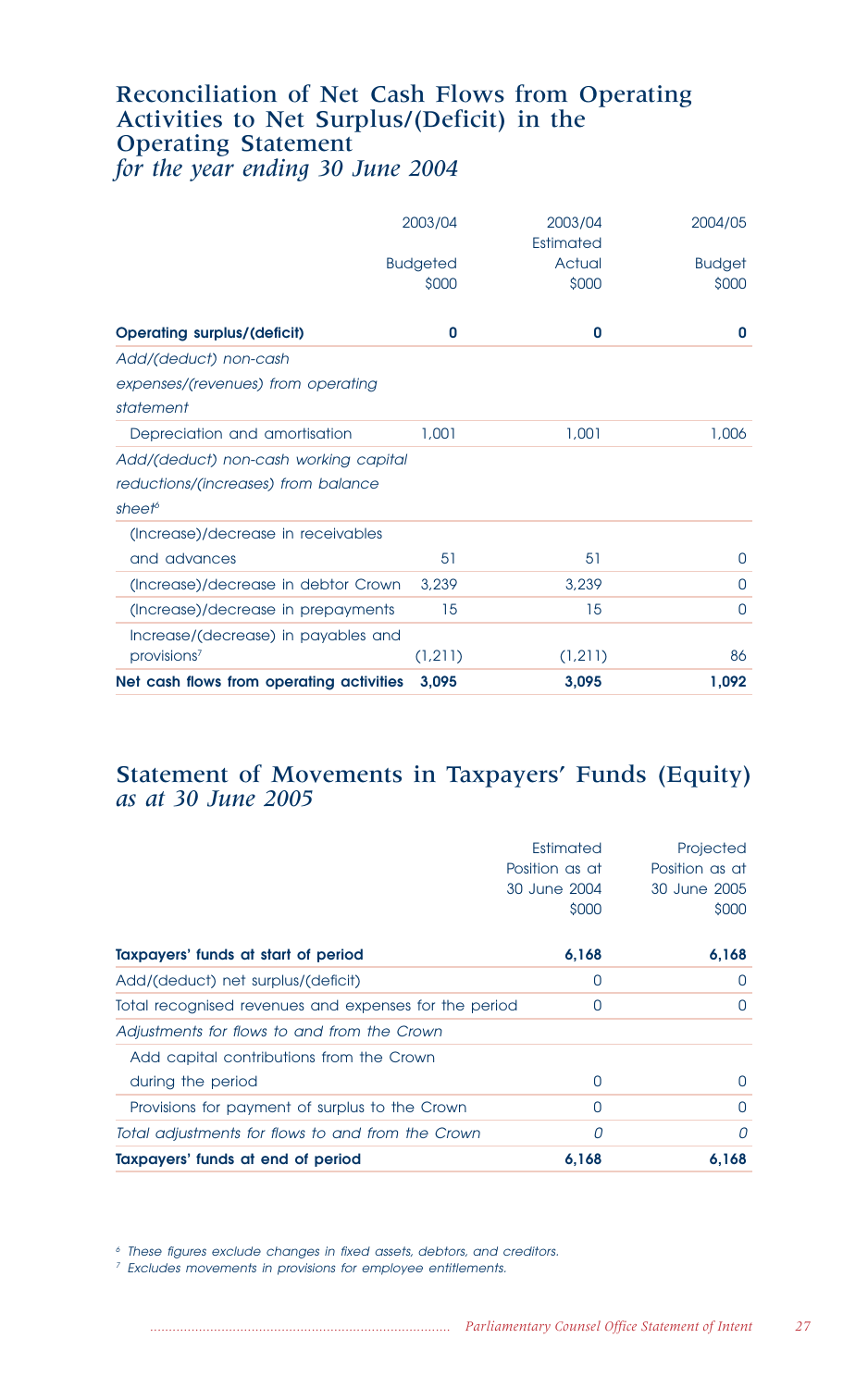## Statement of Objectives Specifying the Financial Performance Forecast *for the year ending 30 June 2005*

|                                            | Unit  | 2003/04         | 2003/04<br>Estimated | 2004/05       |
|--------------------------------------------|-------|-----------------|----------------------|---------------|
|                                            |       | <b>Budgeted</b> | Actual               | <b>Budget</b> |
| <b>Operating results</b>                   |       |                 |                      |               |
| Revenue: departmental                      | \$000 | 12              | 12                   | 50            |
| Revenue: other                             | \$000 | 35              | 35                   | 35            |
| Revenue: interest                          | \$000 | $\Omega$        | 0                    | 0             |
| Output expenses                            | \$000 | 13,308          | 13,308               | 11,911        |
| Operating surplus before<br>capital charge | \$000 | 527             | 527                  | 493           |
| Net surplus                                | \$000 | 0               | 0                    | 0             |
| <b>Working capital</b>                     |       |                 |                      |               |
| Liquid ratio <sup>8</sup>                  | %     | 237.4           | 213.9                | 353.9         |
| Net current assets                         | \$000 | 234             | 0                    | 506           |
| Current ratio                              | %     | 130.4           | 100                  | 151.1         |
| Average debtors outstanding                | days  | $\Omega$        | 0                    | 0             |
| Average creditors outstanding              | days  | $\Omega$        | 0                    | 0             |
| <b>Resource utilisation</b>                |       |                 |                      |               |
| Physical assets:                           |       |                 |                      |               |
| Total physical assets at year end          | \$000 | 5,934           | 6,168                | 5,662         |
| Additions as % of physical assets          | %     | 85.5            | 87.2                 | 79.1          |
| Physical assets as % of total assets       | %     | 43.5            | 43.5                 | 8.8           |
| Taxpayers' funds at year end               | \$000 | 6,168           | 6,168                | 6.168         |
| Forecast net cash flows                    |       |                 |                      |               |
| Surplus/(deficit) operating activities     | \$000 | 3,083           | 3,083                | 1,042         |
| Surplus/(deficit) investing activities     | \$000 | (2,685)         | (2,685)              | (500)         |
| Surplus/(deficit) financing activities     | \$000 | (368)           | (368)                | 0             |
| Cash disbursed to producing<br>outputs     | \$000 | 12,931          | 12,931               | 10,326        |
| Net increase/(decrease) in cash<br>held    | \$000 | (30)            | (30)                 | 542           |

<sup>8</sup> Total cash and bank balances as a proportion to creditors and short-term (current) payables.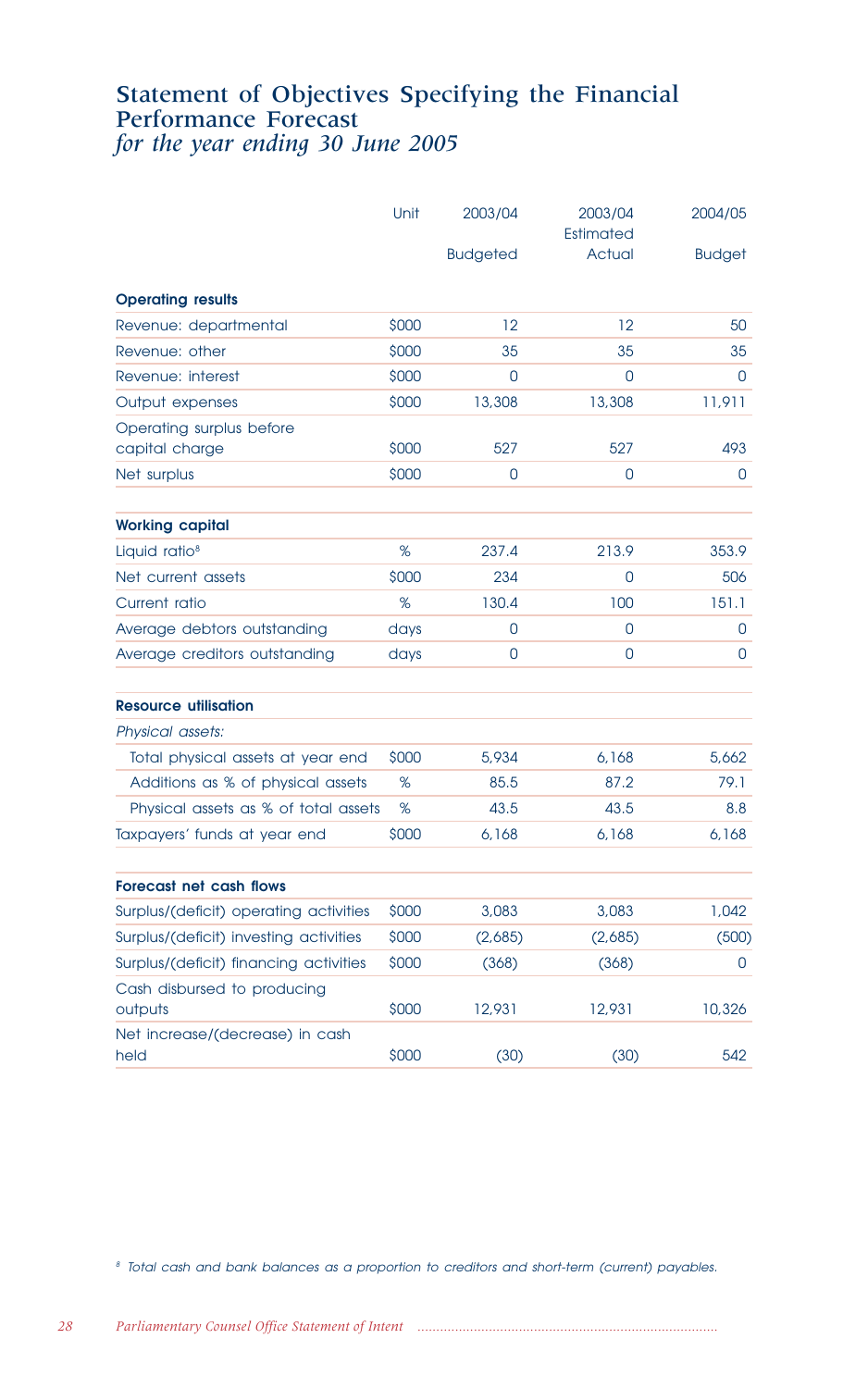# Summary of Departmental Output Classes

Departmental output classes to be delivered by the PCO, and their associated revenue, expenses, and surplus and deficit are summarised below:

|                                                                                     | <b>Output Operating Statements 2004/05</b>                                                                                                                                                                                                                                                                                                                                                                                                                                                                                                                                                                                                 |                            |                                   |                            |                                    |                                |
|-------------------------------------------------------------------------------------|--------------------------------------------------------------------------------------------------------------------------------------------------------------------------------------------------------------------------------------------------------------------------------------------------------------------------------------------------------------------------------------------------------------------------------------------------------------------------------------------------------------------------------------------------------------------------------------------------------------------------------------------|----------------------------|-----------------------------------|----------------------------|------------------------------------|--------------------------------|
| Departmental<br><b>Output Class</b>                                                 | Description                                                                                                                                                                                                                                                                                                                                                                                                                                                                                                                                                                                                                                | Revenue:<br>Crown<br>\$000 | Revenue:<br><b>Depts</b><br>\$000 | Revenue:<br>Other<br>\$000 | Total<br><b>Expenses</b><br>\$000° | Surplus/<br>(deficit)<br>\$000 |
| Vote<br><b>Parliamentary</b><br>Counsel<br>$DI$ -Law<br>Drafting<br><b>Services</b> | Drafting of<br>Government Bills<br>(including<br>amendments) and<br><b>Statutory Regulations;</b><br>examining and<br>reporting on local<br>and private Bills and<br>drafting amendments<br>to them.                                                                                                                                                                                                                                                                                                                                                                                                                                       | 7.556                      | 43                                |                            | 7,599                              |                                |
| D <sub>2</sub> -Access<br>to Legislation                                            | Supplying printed<br>copies of Bills and<br><b>Supplementary Order</b><br>Papers to the House<br>and, on a selective<br>basis, copies of Acts<br>with proposed<br>amendments<br>incorporated.<br>Publishing printed<br>copies of Bills and<br><b>Supplementary Order</b><br>Papers, pamphlet<br>copies of Acts and<br><b>Statutory Regulations,</b><br>and annual volumes<br>of Acts and Statutory<br>Regulations.<br>Compiling reprints of<br>Acts and Statutory<br>Regulations with their<br>amendments<br>incorporated and<br>publishing them.<br>Providing the above<br>for sale at<br>designated<br>bookshops and by<br>subscription. |                            |                                   |                            |                                    |                                |

<sup>9</sup> Corresponds to the appropriated sum excluding GST.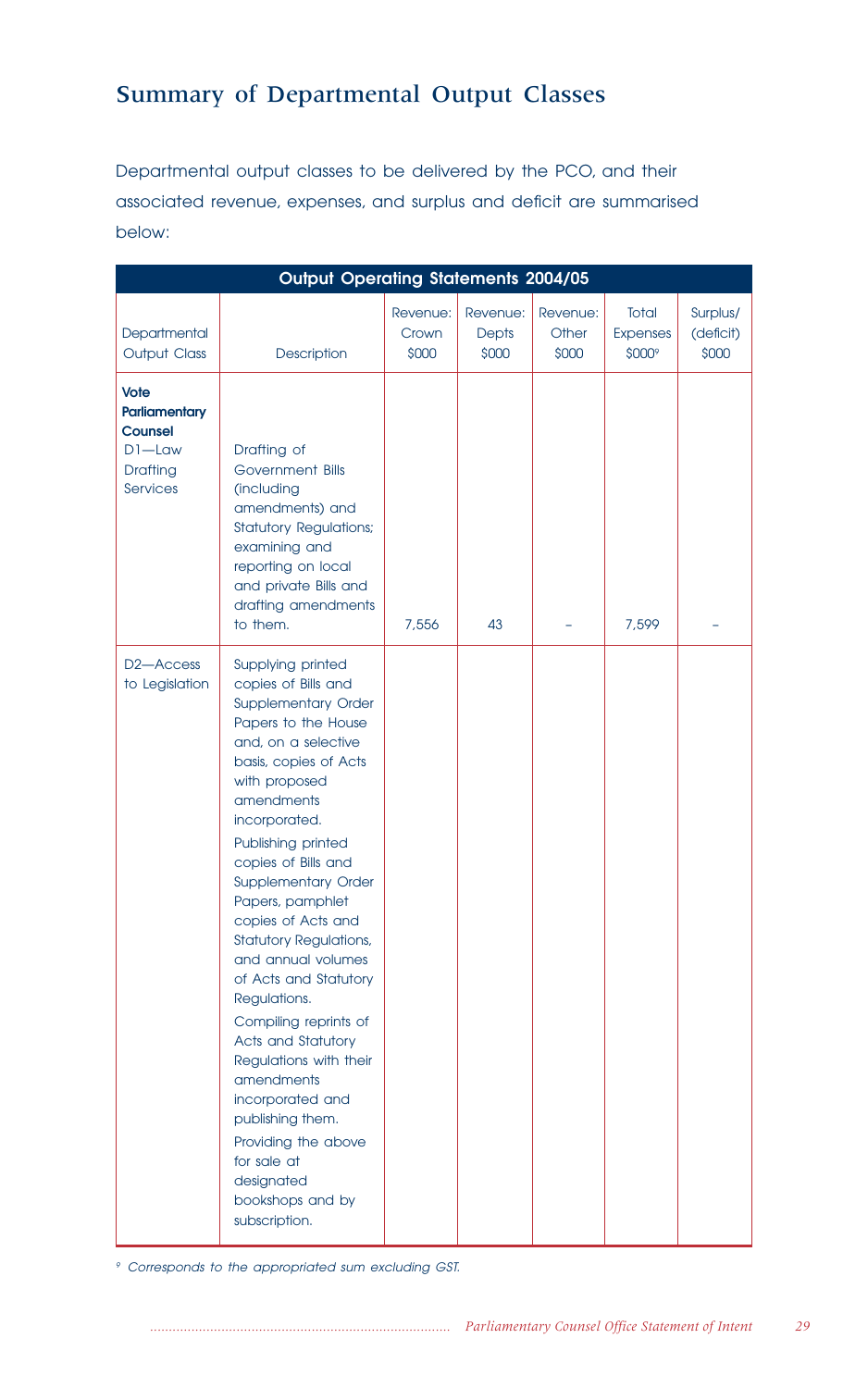| Departmental<br><b>Output Class</b>                    | Description                                                                                                                                                                                                                                                                                                                                                                                                                | Revenue:<br>Crown<br>\$000 | Revenue:<br><b>Depts</b><br>\$000 | Revenue:<br>Other<br>\$000 | Total<br><b>Expenses</b><br>\$00010 | Surplus/<br>(deficit)<br>\$000 |
|--------------------------------------------------------|----------------------------------------------------------------------------------------------------------------------------------------------------------------------------------------------------------------------------------------------------------------------------------------------------------------------------------------------------------------------------------------------------------------------------|----------------------------|-----------------------------------|----------------------------|-------------------------------------|--------------------------------|
| D <sub>2</sub> -Access<br>to Legislation-<br>continued | Publishing the Tables<br>of New Zealand<br><b>Acts and Ordinances</b><br>and Statutory<br>Regulations in Force,<br>in printed and in<br>electronic forms.<br>Providing free public<br>access via the<br>Internet to an<br>electronic database<br>of legislation,<br>including Bills and<br><b>Supplementary Order</b><br>Papers, and<br>maintaining the<br>electronic database<br>of legislation in an<br>up-to-date form. | 4,320                      | 7                                 | 35                         | 4.327                               |                                |

<sup>10</sup> Corresponds to the appropriated sum excluding GST.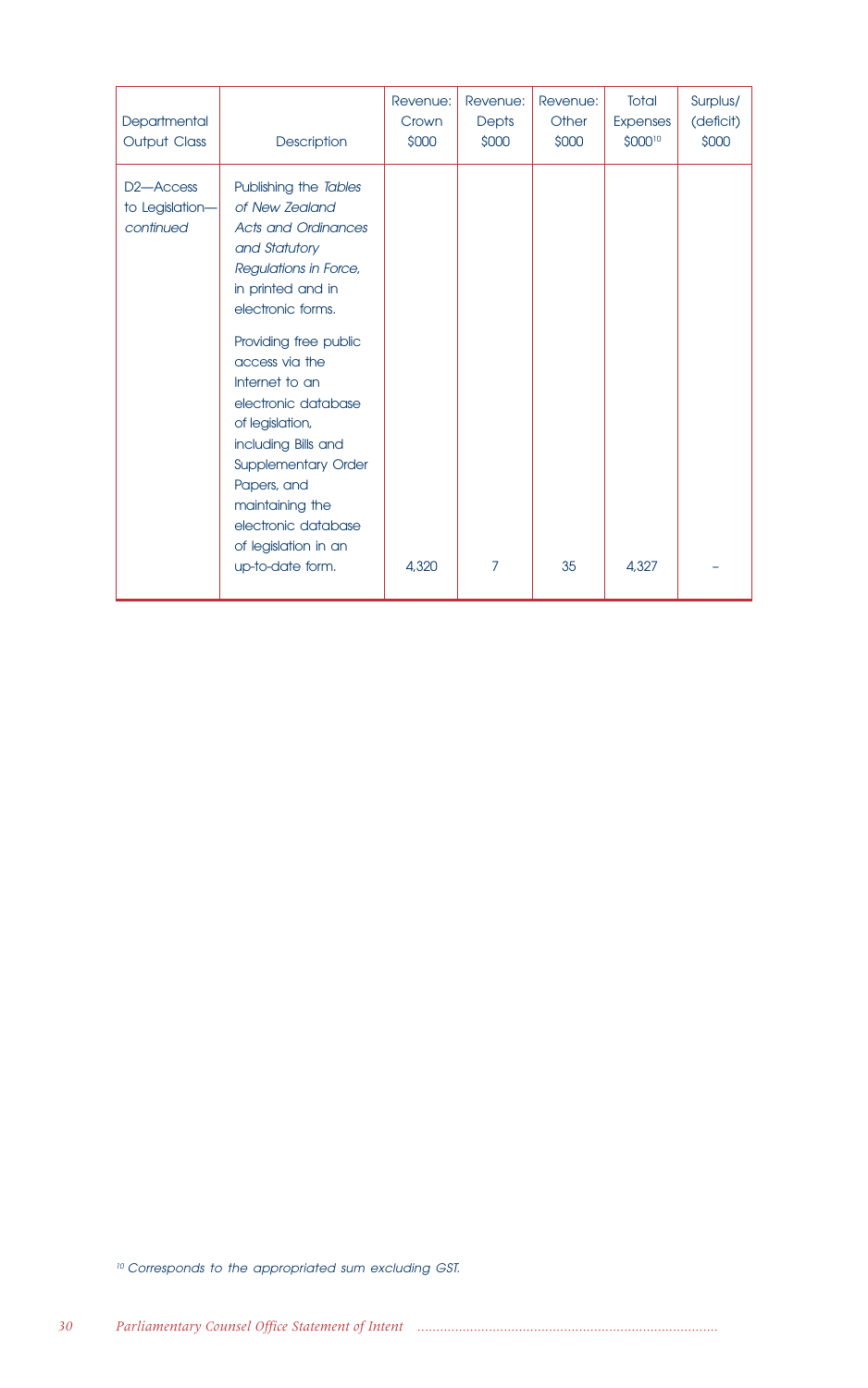# GST Status of Departmental Output Classes

|                                       | GST excl. | <b>GST</b> | GST incl. |
|---------------------------------------|-----------|------------|-----------|
| Departmental Output Class             | \$000     | \$000      | \$000     |
| <b>Vote Parliamentary Counsel</b>     |           |            |           |
| <b>D1-Law Drafting Services</b>       | 7,556     | 944        | 8,500     |
|                                       |           |            |           |
| D <sub>2</sub> —Access to Legislation | 4,355     | 544        | 4,899     |
| Total departmental output classes     | 11.911    | 1.488      | 13.399    |

# Forecast Details of Fixed Assets by Category *as at 30 June 2005*

|                         | 30 June 2004<br>Estimated   |               | 30 June 2005 Projected Position      |                                   |  |
|-------------------------|-----------------------------|---------------|--------------------------------------|-----------------------------------|--|
|                         | Actual<br>Position<br>\$000 | Cost<br>\$000 | Accumulated<br>Depreciation<br>\$000 | Net Book<br><b>Value</b><br>\$000 |  |
| Computers and equipment | 5,755                       | 7.728         | 2.414                                | 5,314                             |  |
| Furniture and fittings  | 375                         | 1,398         | 1,079                                | 319                               |  |
| Motor vehicles          | 38                          | 70            | 41                                   | 29                                |  |
| Total                   | 6,168                       | 9,196         | 3,534                                | 5,662                             |  |

# Significant Underlying Assumptions

These forecast financial statements have been compiled on the basis of Government policies.

These forecast financial statements have been prepared in accordance with section 34A of the Public Finance Act 1989 and comply with generally accepted accounting practice. The measurement base applied is historical cost.

The accrual basis of accounting has been used for the preparation of these forecast financial statements.

These forecast financial statements have been prepared on a goingconcern basis.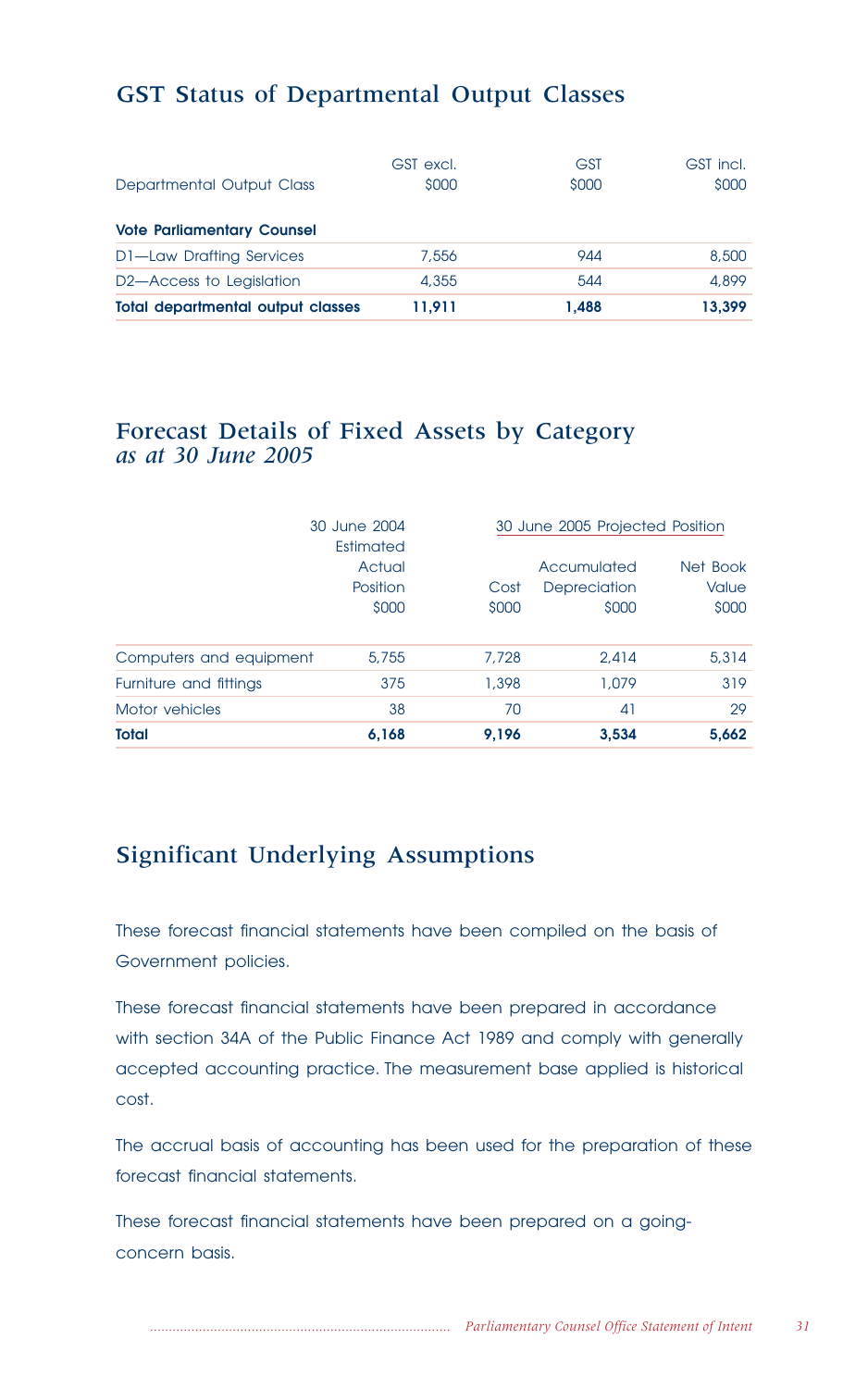### **Reporting entity**

The PCO is a government department as defined by section 2 of the Public Finance Act 1989.

## **Accounting policies**

The following particular accounting policies that materially affect the measurement of financial results and the financial position have been applied.

## **Budget figures**

The Budget figures are those presented in the Budget Night Estimates (Main Estimates) and those amended by the Supplementary Estimates.

## **Revenue**

The PCO derives revenue through the provision of outputs to the Crown and for services to third parties. Such revenue is recognised when earned and is reported in the financial period to which it relates.

## **Cost allocation**

The PCO has derived the costs of outputs using a cost allocation system outlined below.

## Cost allocation policy

Direct costs are charged directly to significant activities. Indirect costs are charged to significant activities based on cost drivers and related activity usage information.

## Criteria for direct and indirect costs

'Direct costs' are those costs directly attributed to an output. 'Indirect costs' are those costs that cannot be identified in an economically feasible manner with a specific output.

## Direct costs assigned to outputs

Direct costs are charged directly to outputs. Depreciation and capital charge are charged on the basis of asset utilisation. Personnel costs are charged by actual time incurred. Property and other premises costs, such as maintenance, are charged on the basis of floor area occupied for the production of each output.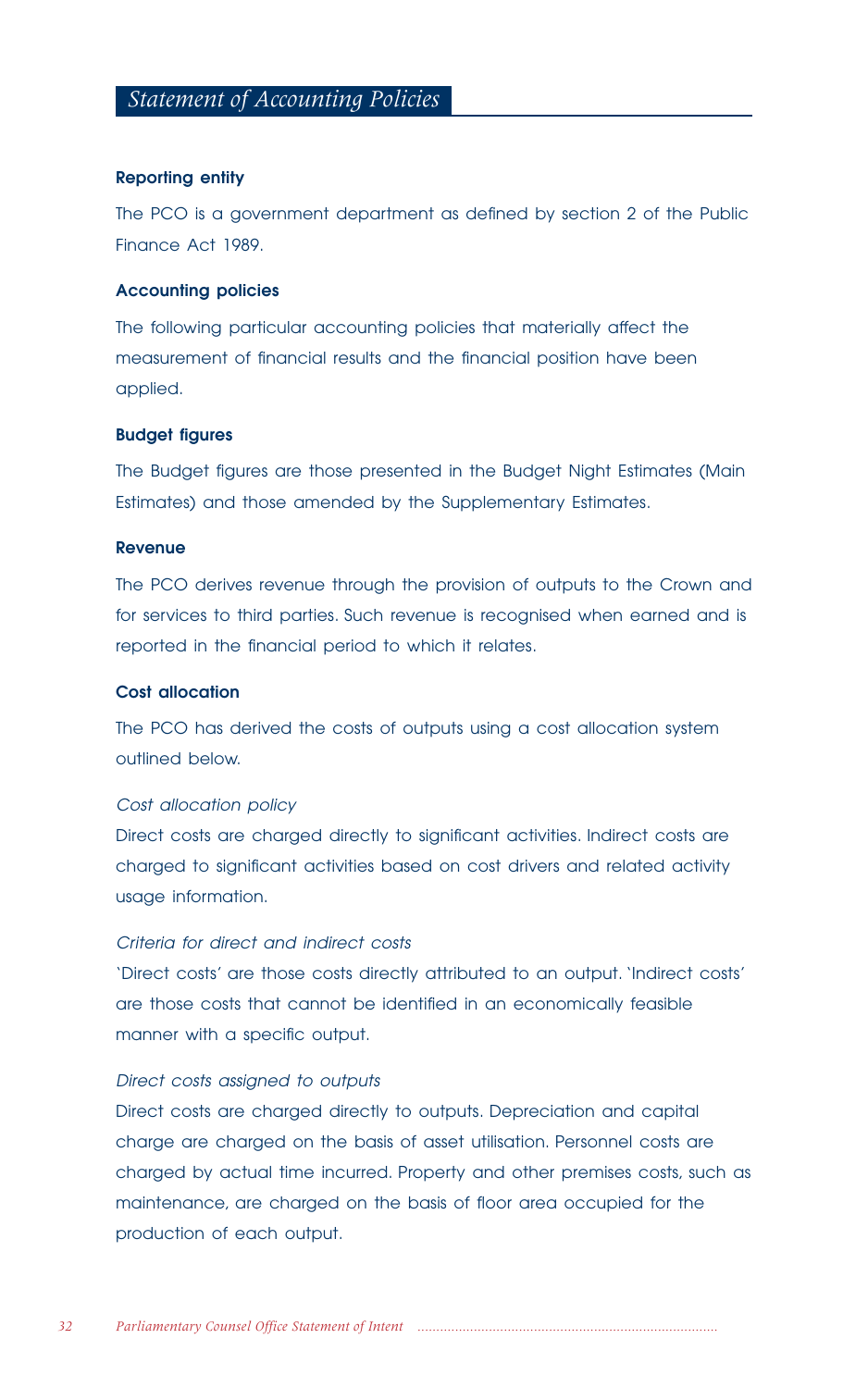Basis for assigning indirect and corporate costs to outputs Indirect costs are assigned to outputs based on a proportion of direct staff costs used for each output.

#### **Debtors and receivables**

Receivables are recorded at estimated realisable value after providing for doubtful debts.

## **Operating leases**

Leases where the lessor effectively retains substantially all the risks and benefits of ownership of the leased items are classified as operating leases. Payments under these leases are charged as expenses in the periods in which they are incurred.

## **Fixed assets**

The initial cost of a fixed asset is the value of the consideration given to acquire or create the asset and any directly attributable costs of bringing the asset to working condition for its intended use.

All fixed assets costing more than \$1,000 are capitalised and recorded at historical cost.

#### **Depreciation**

Depreciation of fixed assets is provided on a straight line basis, other than assets under construction, so as to allocate the cost of assets, less any estimated residual value, over their useful lives. The estimated economic useful lives are—

| Motor vehicles        | 5 years  | 20% (residual value 40%) |
|-----------------------|----------|--------------------------|
| Office furniture      | 5 years  | 20%                      |
| Computing equipment   | 3 years  | 33%                      |
| Office equipment      | 5 years  | 20%                      |
| Fixtures and fittings | 6 years  | 16.67%                   |
| PAL software          | 7 years  | 14.29%                   |
| <b>PAL Project</b>    | 20 years | 5%                       |

The cost of leasehold improvements is capitalised and depreciated over the unexpired period of the lease or the estimated remaining useful lives of the improvements, whichever is shorter. Items under construction are not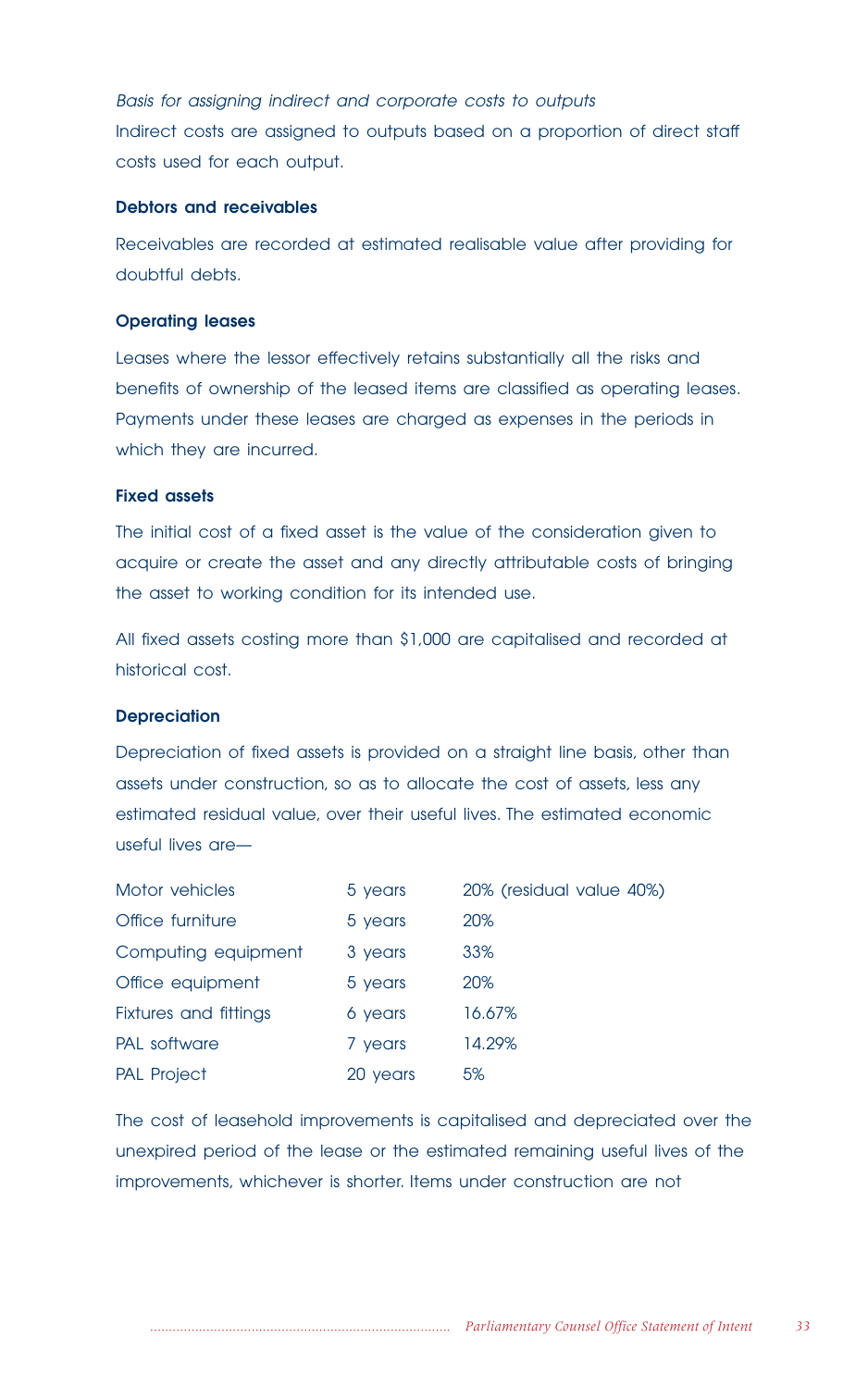depreciated. The total cost of a capital project is transferred to the appropriate asset class on its completion and then depreciated.

### **Employee entitlements**

Provision is made in respect of the PCO liability for annual leave, long service leave, and retirement leave. Annual leave has been calculated on an actual entitlement basis at current rates of pay, while the other provisions have been calculated on an actuarial basis based on the present value of expected future entitlements.

## **Statement of cash flows**

Cash means cash balances on hand and held in bank accounts.

Operating activities include cash received from all income sources of the PCO and record the cash payments made for the supply of goods and services.

Investing activities are those activities relating to the acquisition and disposal of non-current assets.

Financing activities comprise capital injections by, or repayment of capital to, the Crown.

#### **Foreign currency**

Foreign currency transactions are converted at the New Zealand dollar exchange rate at the date of the transaction.

#### **Financial instruments**

The PCO is party to financial instruments as part of its normal operations. These financial instruments include bank accounts, short-term deposits, debtors, and creditors. All financial instruments are recognised in the Statement of Financial Position, and all revenues and expenses in relation to financial instruments are recognised in the Statement of Financial Performance. Except for those items covered by a separate accounting policy, all financial instruments are shown at their estimated fair value.

## **Goods and Services Tax (GST)**

Figures in the Statement of Intent are exclusive of GST, except for the GSTinclusive figures in the statement showing the GST status of each class of outputs.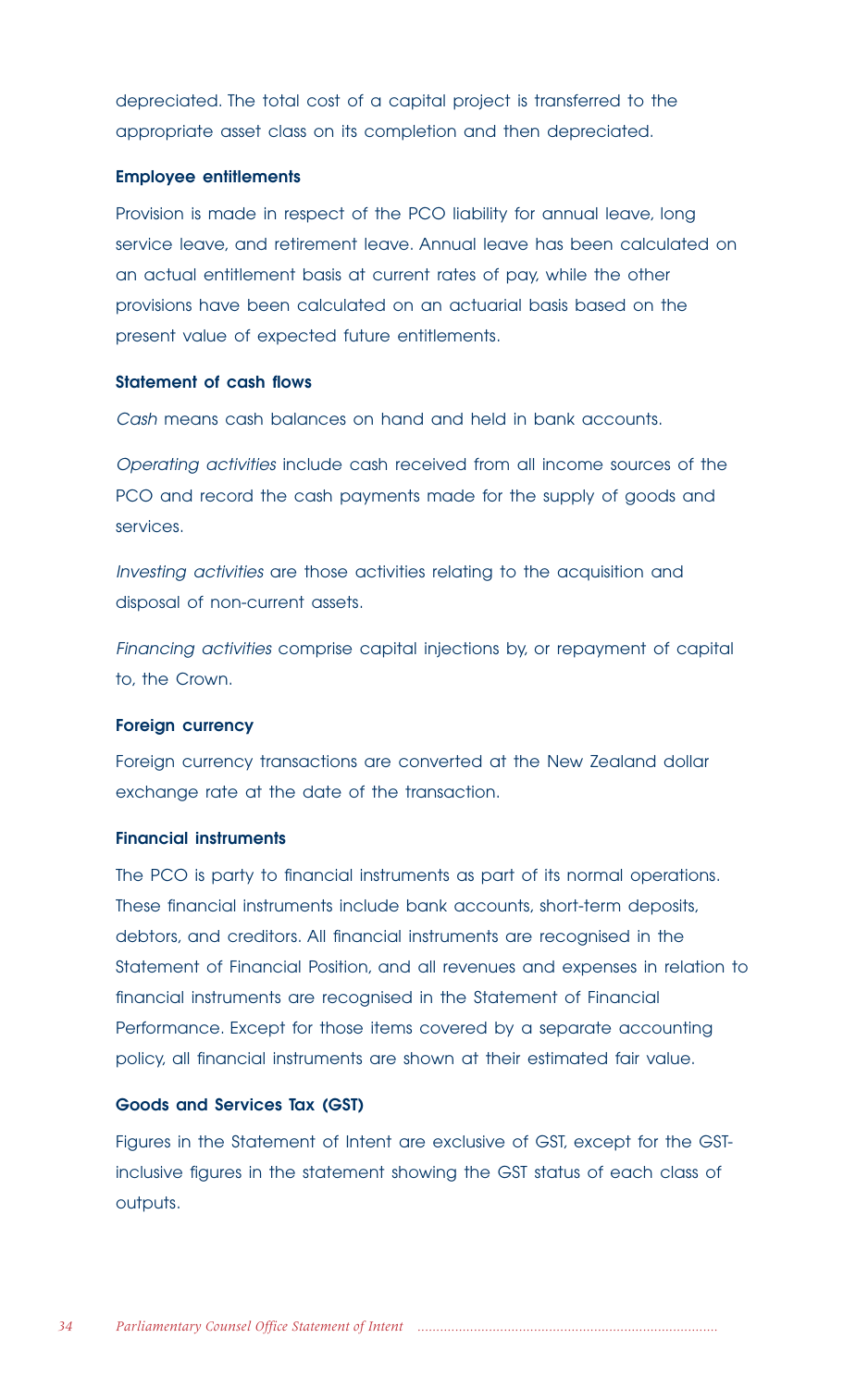## **Taxation**

Government departments are exempt from the payment of income tax in terms of the Income Tax Act 1994. Accordingly, no charge for income tax has been provided for.

## **Taxpayers' funds**

This is the Crown's net investment in the PCO.

## **Changes in accounting policies**

There have been no changes in accounting policies, including cost allocation accounting policies, since the date of the last audited financial statements.

All policies have been applied on a basis consistent with other years.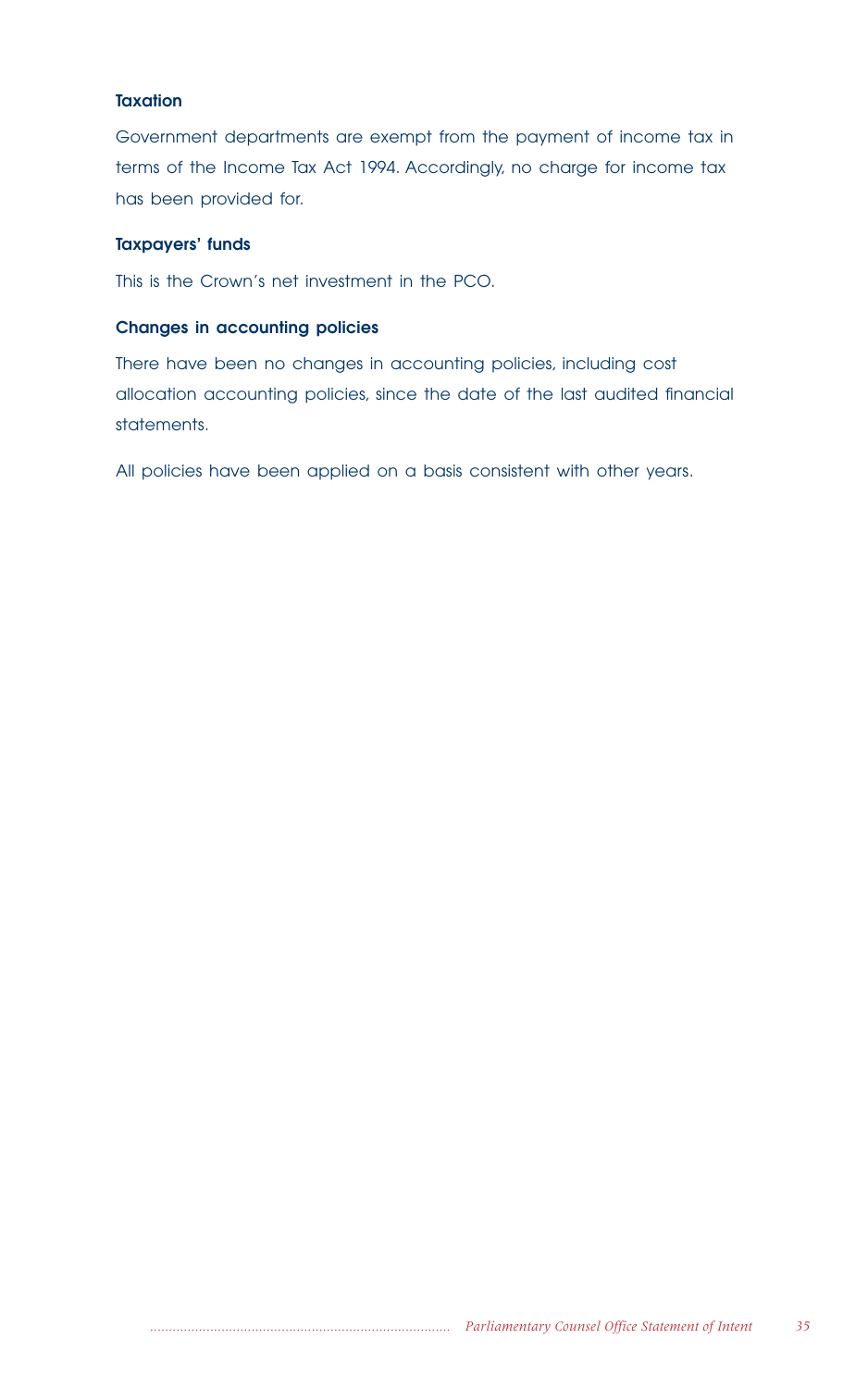# *Appendix 1—PCO Mission and Vision Statements*

## **Mission statement**

The Parliamentary Counsel Office aims to—

- provide high quality legislative drafting services and advice in a professional, impartial, and responsive manner
- ensure, so far as it can, that New Zealand legislation is based on sound legal principles
- ensure that New Zealand legislation is readily accessible.

## **Vision statement**

A Parliamentary Counsel Office committed to the following objectives:

To improve access to legislation by ensuring—

- that legislation is drafted as clearly and simply as possible
- the timely and high quality publication of legislation
- the timely and high quality compilation of legislation.

To improve the delivery of services to Ministers, government departments, select committees of Parliament, and the Office's other clients by—

- liaising with clients
- keeping clients well-informed
- reviewing and improving the systems used to deliver those services.

To establish and maintain a reputation, among the Government, the Parliament, the Courts, and the wider public, for-

- providing high quality legislative drafting services and advice in a professional, impartial, and responsive manner
- ensuring, so far as it can, that New Zealand legislation is based on sound legal principles
- ensuring that New Zealand legislation is readily accessible.

To undertake the continuous, systematic review and improvement of management systems, information systems, work practices, and use of resources.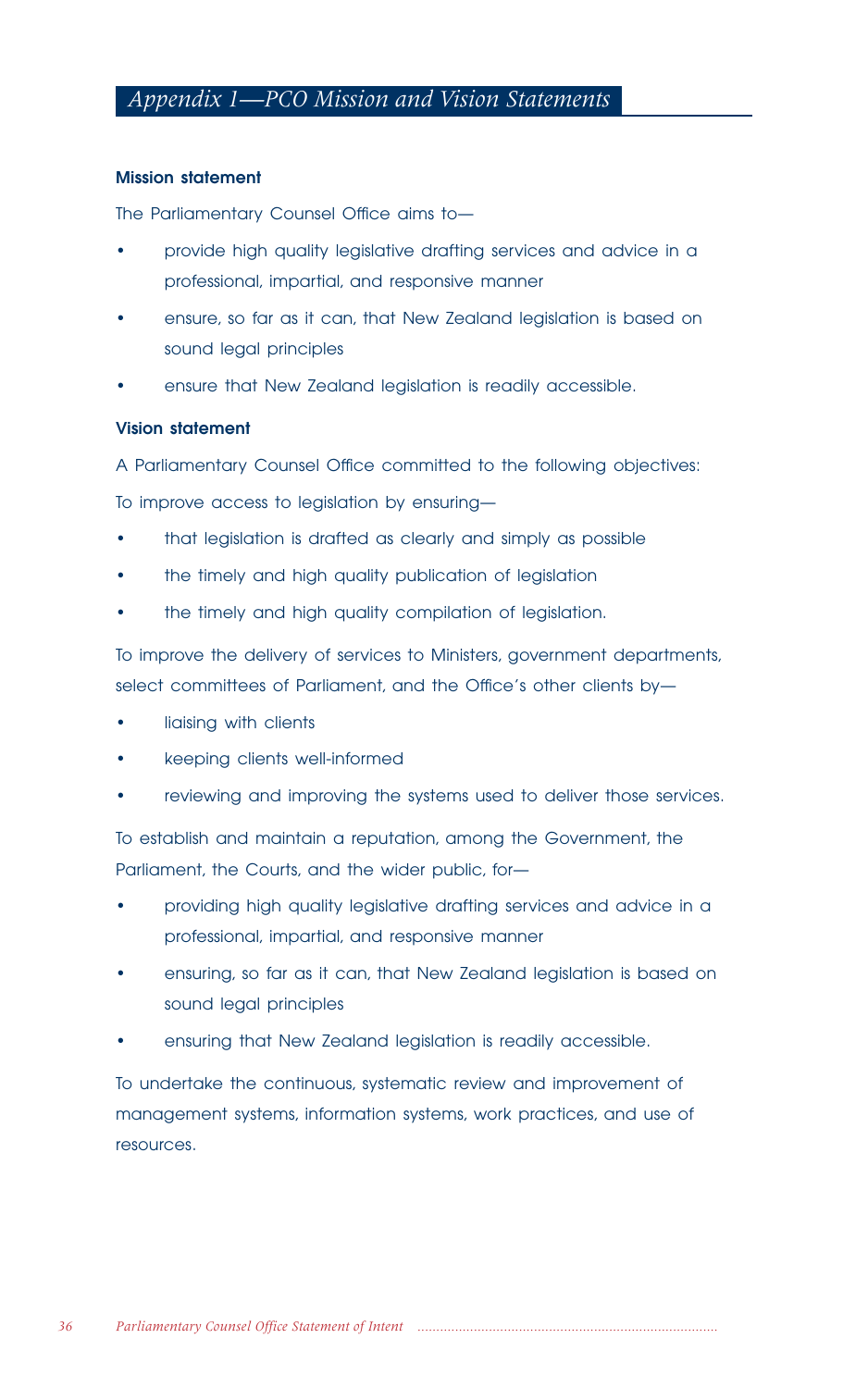To promote a collegial approach to the work of the Office.

To promote—

- communication among the staff of the Office
- a high level of consultation with staff
- participation by staff in decision-making.

To establish and maintain a supportive working environment that—

- ensures the recruitment of persons best qualified and able to contribute to the achievement of the Office's mission
- provides proper training to staff
- promotes the professional development of staff
- encourages staff to perform to the highest levels of their ability
- recognises the contributions of staff by principled and fair performance assessment.